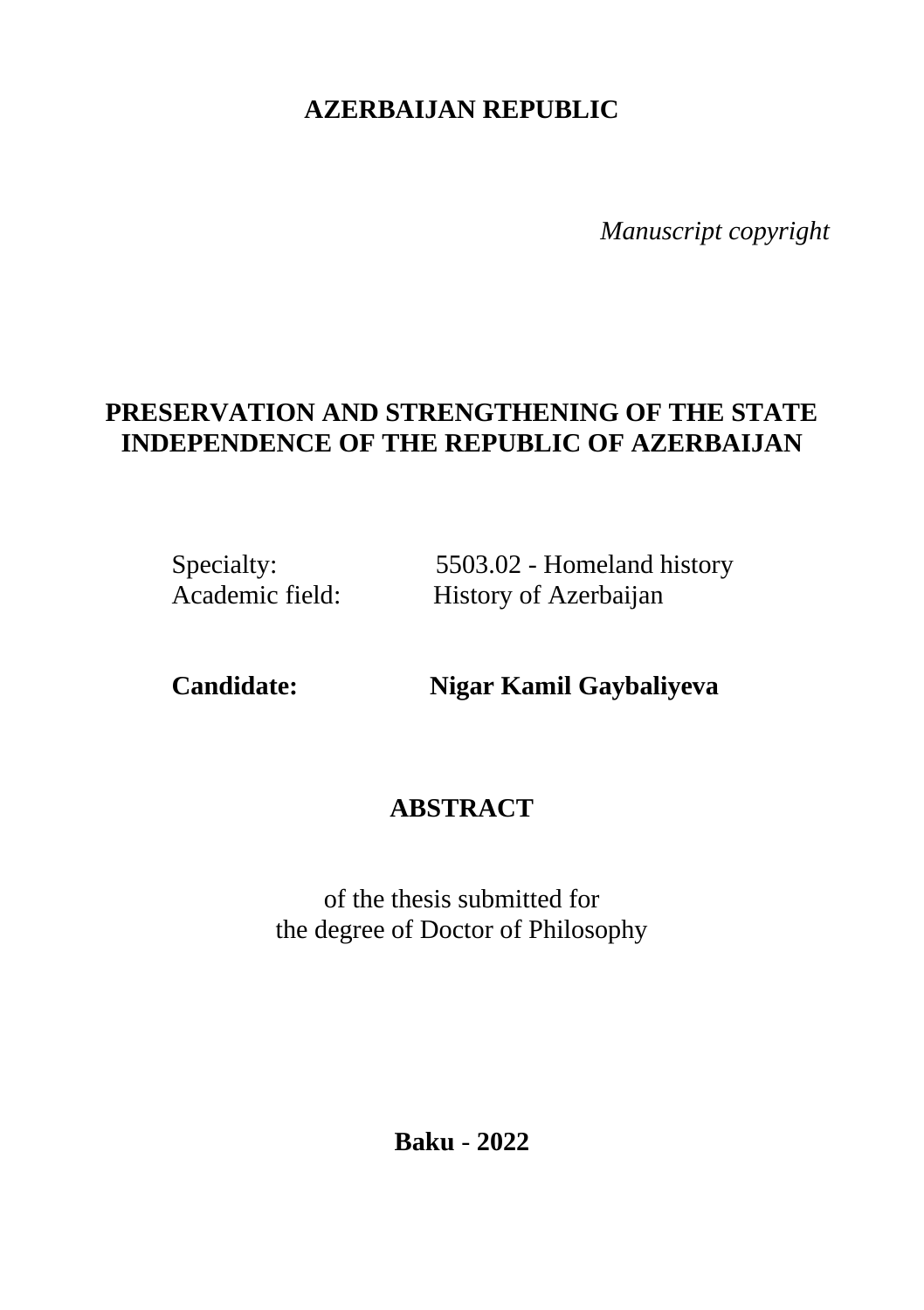The thesis was held at the department of "History of Azerbaijan" (for humanities faculties), History faculty in Baku State University.

Thesis advisor: Doctor of Historical Sciences, prof. **Ibrahim Khudaverdi Zeynalov**  Official reviewers: Doctor of Historical Sciences, prof.  **Asmad Imammammad Mukhtarova** Doctor of Historical Sciences, prof. **Vekil Sefiyar Hasanov** Doctor of Historical Sciences, assist. prof.

Dissertation Board No. ED 2.20 operating under Baku State University of Supreme Attestation Commission under the President of the Republic of Azerbaijan

**Naiba Ahmadaga Ahmadova**

Chairman of Dissertation Board: Doctor of Historical Sciences, prof. \_\_\_\_\_\_\_\_\_\_\_\_\_\_\_ **Ibrahim Khudaverdi Zeynalov** Scientific Secretary of Dissertation Board: Doctor of Historical Sciences, assist \_\_\_\_\_\_\_\_\_\_\_\_\_\_\_ **Kamala Telman Najafova** Chairman of the scientific seminar: Doctor of Historical Sciences, prof. **Fazil Eynulla Bakhshal** 30 **ALIYEVA**  $2022$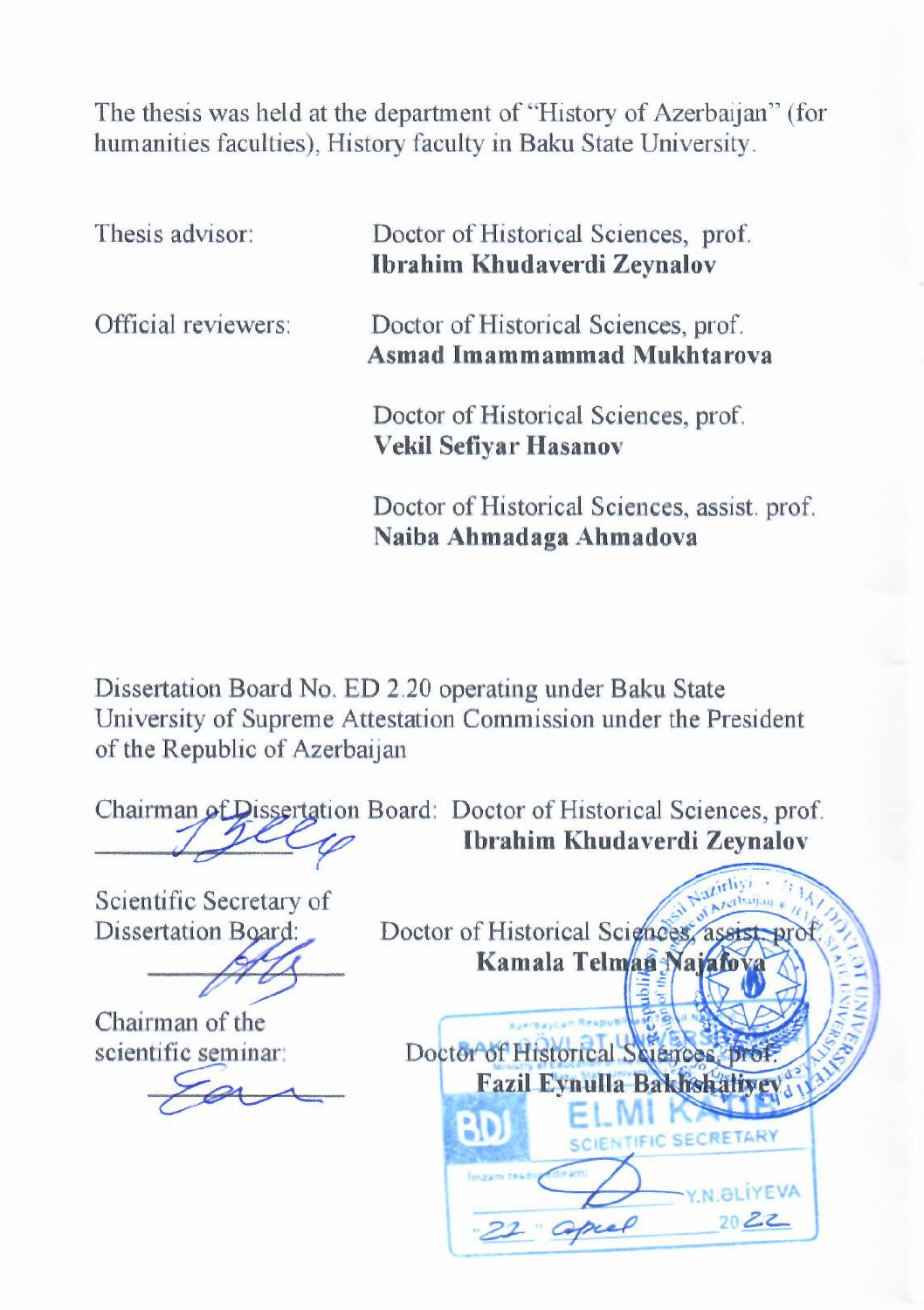#### **I.GENERAL SPECIFICITY OF THESIS**

**Urgency of the thesis and level of progress.** During the period of the history of statehood of the Republic of Azerbaijan coinciding with the end of the XX century and the beginning of the XXI century our people, which was full of heavy analogues, began dramatic events and processes, our statehood, independence and sovereignty, which withstood the tests of time with dignity, were preserved, our statehood, rising above the monolithic unity of our people, was strengthened by withstanding the insidious plans of the evil forces, the tragedies committed and the ongoing information blockade, thus beginning a new era in the historical destiny of our people. By this, the study of the events and processes of the history of Azerbaijan in 1993-2003 is significant in the history of the Azerbaijani people of the twentieth century, which will remain relevant from time to time at the beginning of the century. This is a time when as a result of the collapse of the USSR, socio-political and economic stability was disrupted, more than one million people were expelled from the occupied territories of 20 percent of their historical lands by the combined military forces of Armenia and Russia, which wanted to strengthen our independent statehood and Azerbaijan was saved in June 1993 by the return of the eldest son of our people, national leader Heydar Aliyev, to power. So, the period of 1993-2003 in the history of our state independence can be proudly called the "tenth anniversary of Heydar Aliyev".

As we know, the people of Azerbaijan have twice declared their independence in the twentieth century. The Azerbaijan Democratic Republic, the first independent republic of Azerbaijan and at the same time the first republic in the East, unfortunately managed to survive only under the conditions of that period from May 28, 1918 to April 27, 1920. Then - from April 28, 1920 to October 18, 1991, the Azerbaijan Soviet Socialist Republic existed within the USSR. The period of the beginning of our history of statehood on October 18, 1991 is the beginning of a special stage in the history of our statehood. The complex and objective study of the events and processes of this period in a cause-and-effect manner is one of the problems on the agenda of the history of the country. As noted by the National Leader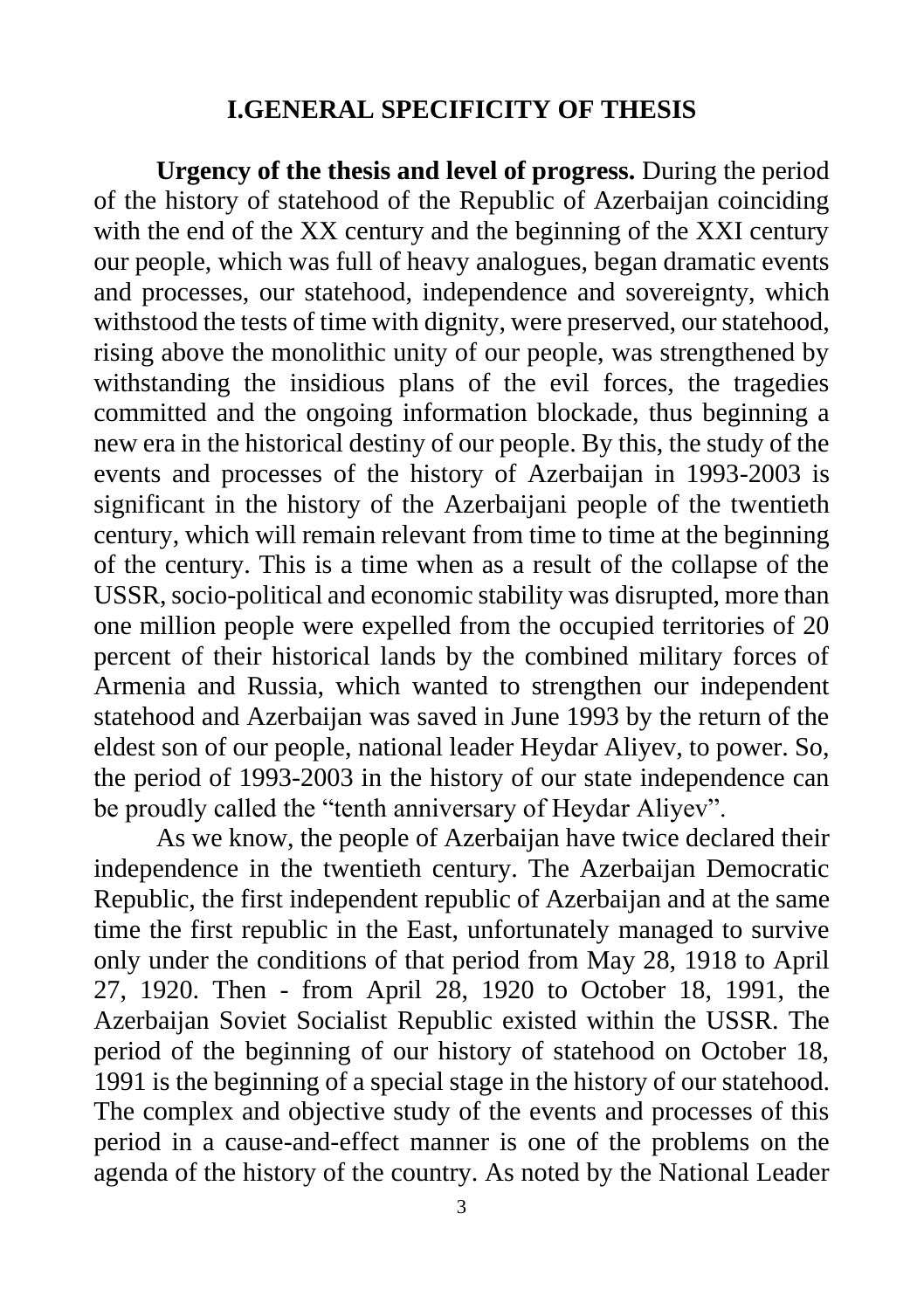of the Republic of Azerbaijan H.Aliyev, *"we should reflect each period of our history as it is, completely free from subjectivity and pass it on to future generations. Distortion always harms the people, and never makes benefit"*. 1

The 1990s were marked by significant changes in the political map of the world, the collapse of the remnants of the colonial regime, a moral and political tragedy of mankind, the emergence and strengthening of new independent states. Today, there are more than 4,000 ethnic groups and peoples in the world, but only about 200 of them have their own statehood. This means that the achievements in the field of statehood should never be lost. With the collapse of the Soviet empire, which had ruled 1/6 of the world for more than 70 years, its allied republics gained independence. Many peoples, including the people of Azerbaijan, who have been subjected to colonial oppression for years, were able to escape the Soviet regime and restore their independent state.

The activities of geniuses, leaders, who played a decisive role in the destiny of every nation in the history of mankind, realized their ideas to develop their people by taking responsibility for the most complex events and processes. conditions. On the basis of such special personalities, they are able to form the most appropriate state model and governance traditions for the people, based on the national and moral values, traditions of statehood, political and administrative culture of their people. In our time, many of the great powers that have taken their rightful place in the world are developing in the way determined by such leaders, and do not imagine sustainable progress beyond this direction.

In this regard, it should be noted that the existence of an independent and strong nation-state in Azerbaijan is closely linked not only with Azerbaijan, but also with the world-renowned political figure, National Leader Heydar Aliyev and his policies and successful activities. The most important reason for this is that Heydar Aliyev led

<sup>1</sup> Əliyev, H.Ə. Azərbaycan XXI əsrin və üçüncü minilliyin astanasında / H.Ə.Əliyev.

<sup>–</sup> Bakı: Yeni nəşrlər evi, – 2001. – 56 s., s.31.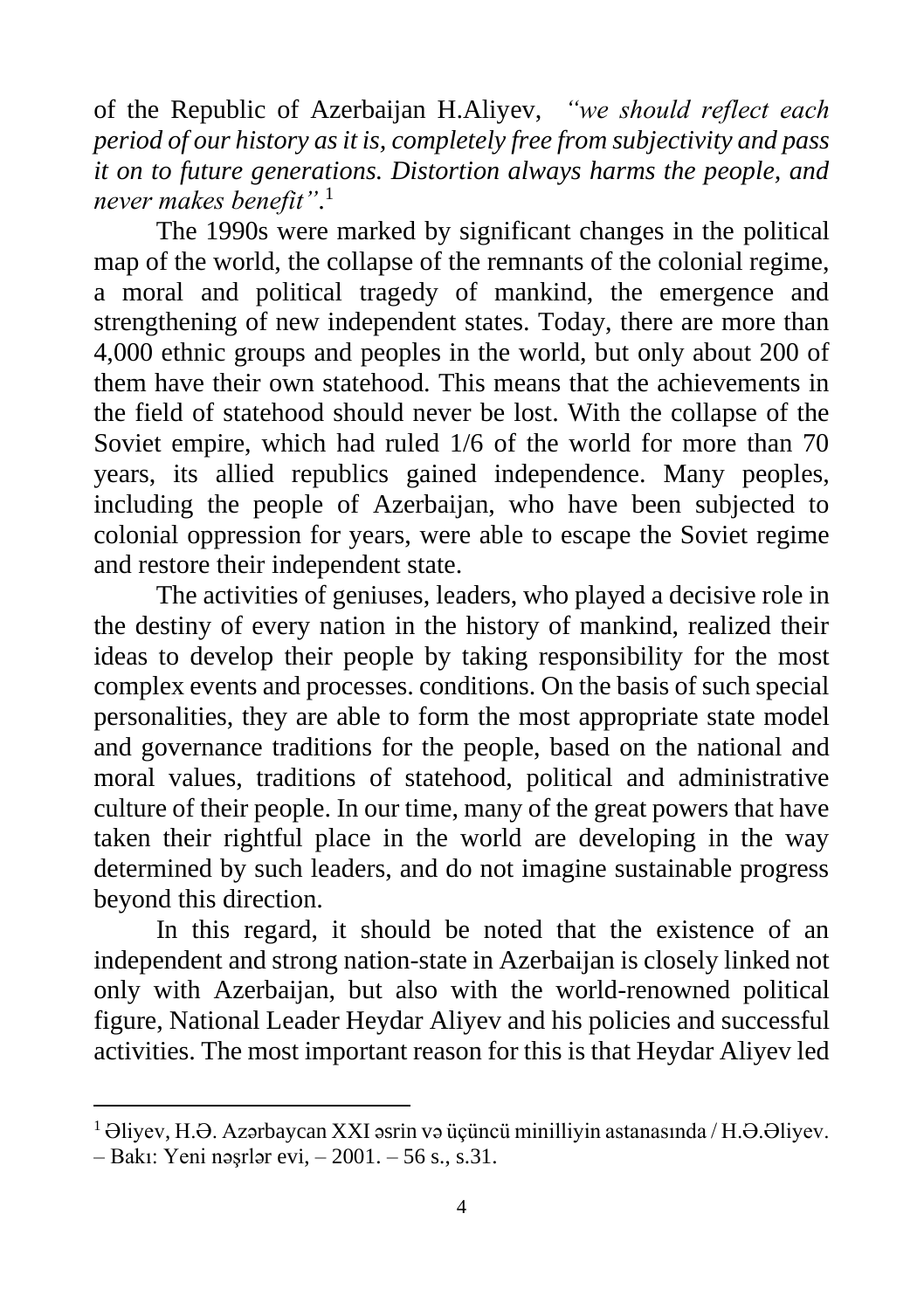Azerbaijan both during the USSR and during the years of independence.

Being a reliable guarantor of Azerbaijan's national interests in both periods of his presidency, Heydar Aliyev laid a solid foundation for sustainable independence, laid the foundation of the traditions of political succession in the system of public administration, and ensured the continuity of his ideas with political foresight. The ideas of Heydar Aliyev, reflecting the historically established national interests of the Azerbaijani people, laid a solid foundation for the future development of Azerbaijan. Today, the vast majority unequivocally acknowledges that independent Azerbaijan as a source of successful socio-economic results in the several years since Heydar Aliyev returned to power in 1993, the industry and production established under his leadership in the 70s and 80s of the twentieth century. potential acts. The complex measures taken in 1969-1982 under his leadership to awaken the national consciousness not only covered the literary and cultural spheres, but also the successful results of targeted measures in science, education, health, personnel training, socio-economic spheres. has laid a solid foundation for its existence as an independent state.

Celebrating the 30th anniversary of its independence, our republic is indebted to Heydar Aliyev for the current level of development and its position in the region and the world. During the years of his leadership in Azerbaijan, the dreams of the Azerbaijani people for centuries came true, and the traditions of national statehood were formed and completed. This stage of Azerbaijan's history has been marked by historical events and processes such as strengthening the foundations of its independent state, achieving sustainable development in all areas, establishing the rights and freedoms of the country's citizens at the constitutional level, and national and spiritual revival.

Thus, as a result of the far-sighted policy pursued by Heydar Aliyev, we have witnessed for the first time in our history as a free state entering a new century, including a new millennium, and this will be an eternal process. It was Heydar Aliyev who was the architect of the modern free Republic of Azerbaijan and the founder of our idea of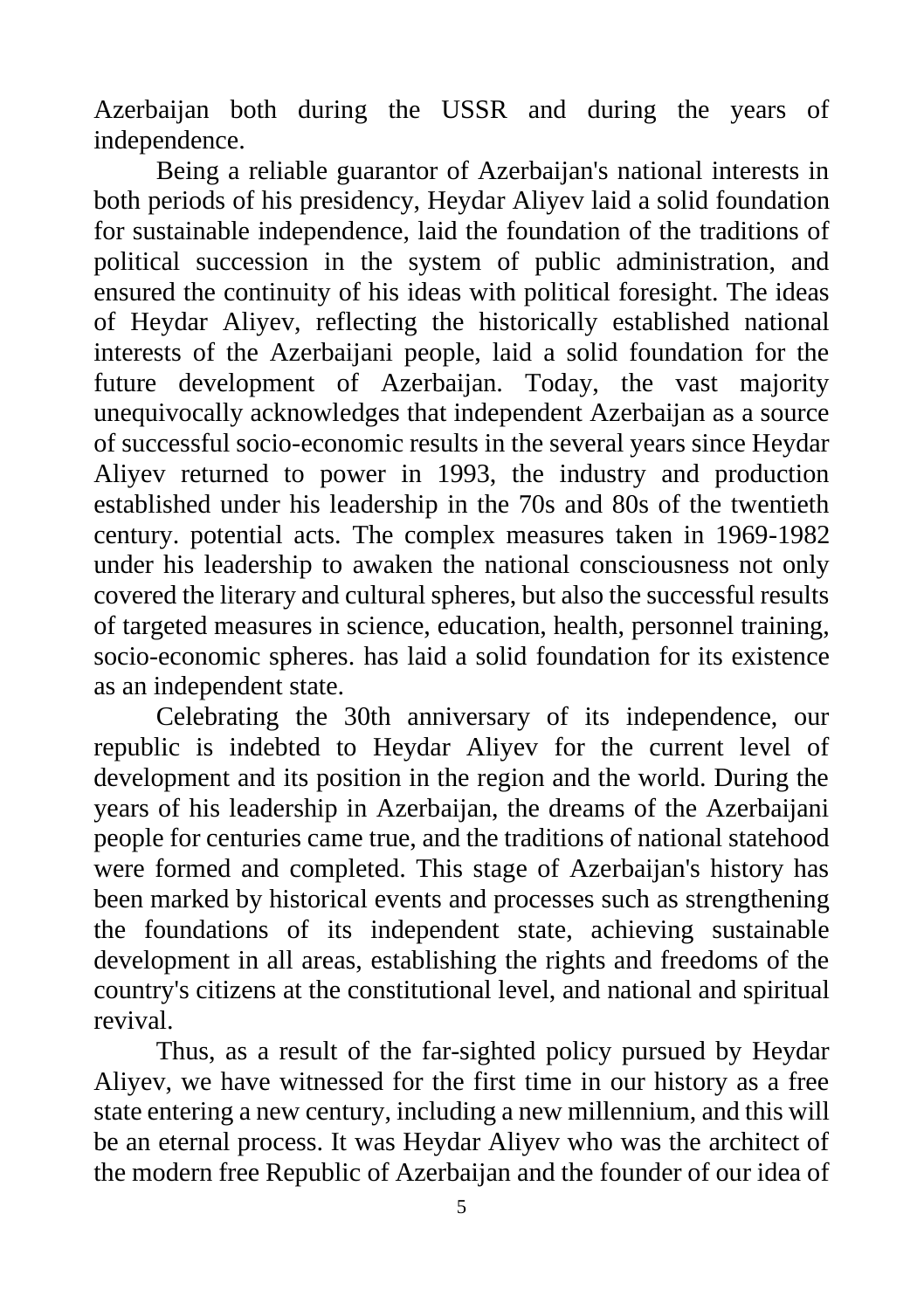national statehood. As the great leader said, *"the more difficult it is to gain independence, the more difficult it is to maintain and strengthen it*".<sup>2</sup> The essence of this idea is that there have been cases in the history of the world when certain states have gained independence depending on external conditions and factors, but subsequent processes have shown that these states are not able to maintain their independence. This idea of the great leader will always be relevant in this regard.

Generally, research in the field of history should not only aim to remember the past, to look at the past, but also to identify important tasks for today and tomorrow and to successfully implement them. It is difficult to predict tomorrow's events without in-depth study of historical processes and events. It is impossible to determine the ways of society's development in Azerbaijan without understanding the essence of the problems that arise in the process of building a society characterized by Western values. From this point of view, we must thoroughly study the period from the early 90s of XX to the early XXI century, which is part of our historical past, and draw the right conclusions from the positive and negative events and processes that took place during that period.

At present, the socio-economic and political situation in Azerbaijan, its integration into the world, its transformation into a leading state in the region, a source of energy, the importance of oil and gas pipelines, etc. scientific and political assessment of such issues, the role of these factors in maintaining and strengthening the state independence of the Republic of Azerbaijan should be clarified. From this point of view, the topic of the dissertation in modern times requires a comprehensive approach as a very important and topical issue for the history of Azerbaijan and its science and statehood.

Archival documents, published scientific literature and periodicals were widely used to fulfill the goals and objectives set during the research. In order to substantiate the analysis of the historical stage with more facts, 8953 from the list No. 19 of the Scientific Archive of the Institute of History of ANAS (SAIH ANAS)

<sup>2</sup> Əliyev, H.Ə. Müstəqillik yolu. Seçilmiş fikirlər / H.Ə.Əliyev. – Bakı: Azərbaycan.  $-1997. - 136$  s., s.5.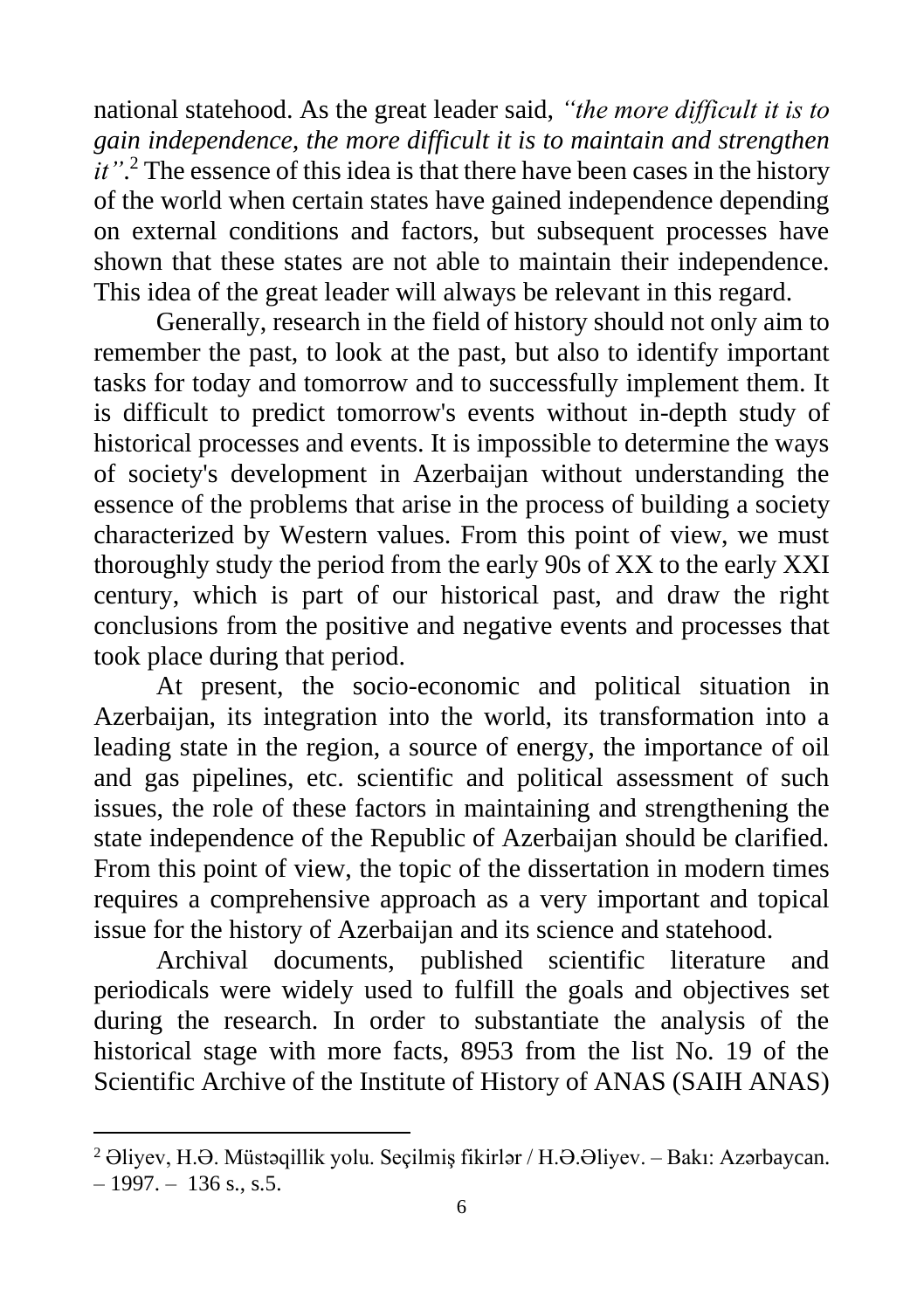No. 1, 264 from the list No. 1 and 1a of the Fund No. 2941 of the Archive of the Milli Majlis of the Republic of Azerbaijan (AMMRA) 317, 26, 295, 313, 254, 233, 246, 147, 148, 152, 258, 235, from lists 83 and 84 of the Fund of Political Documents Archive of the Office of the President of the Republic of Azerbaijan (FPDAOPRA) No. 1, 16, 46, Documents and materials from cases 112, 54, 104 and several reports from the Archives of the Ministry of Foreign Affairs of the Republic of Azerbaijan were widely used, and these documents and materials were of great importance for the study of the problem.

In addition, the periodical press was widely used in the research in order to reflect the spirit of the period and to analyze the sociopolitical events and processes in more depth. In order to obtain these newspapers, the newspaper fund of the Scientific-Information Library of the National Archives of the Republic of Azerbaijan was used.

It should be noted that cases No. 26, 235, 147, 148, 204, 215 of the Archives of the Milli Majlis of the Republic of Azerbaijan, cases No. 46, 54, 104, 112 of the Archive of Political Documents of the Office of the President of the Republic of Azerbaijan were studied for the first time within this dissertation. was involved.

In general, the collapse of the political system of the USSR in the early 90s of the XX century and the first period of Azerbaijan's independence in the republic to the national-democratic movement, the restoration and strengthening of Azerbaijan's independence and the special role of National Leader Heydar Aliyev in this process. devoted to research work.

Volume VII of the multi-volume "History of Azerbaijan", "Recent History of Azerbaijan", "Republic of Azerbaijan (1991- 2001)" written on the basis of a new way of thinking during the years of independence are also important in the study of Heydar Aliyev's rich management and state activity. <sup>3</sup> Certainly, the first thing a researcher needs to study a certain issue, a historical period, is to have

<sup>3</sup> Azərbaycan Respublikası (1991-2001) / redaktor R.Ə.Mehdiyev. – Bakı: XXI– Yeni Nəşrlər Evi, – 2001. – 280 s.; Azərbaycan tarixi: [7 cilddə] / red. T.Qaffarov. Bakı: Elm, – c.7 (iyun 1941-2002-ci il). – 2008. – 688 s.; Qaffarov, T. Azərbaycanın ən yeni tarixi / T.Qaffarov. – Bakı: GİSO Enterprise KRİNB, – 2005. – 275 s.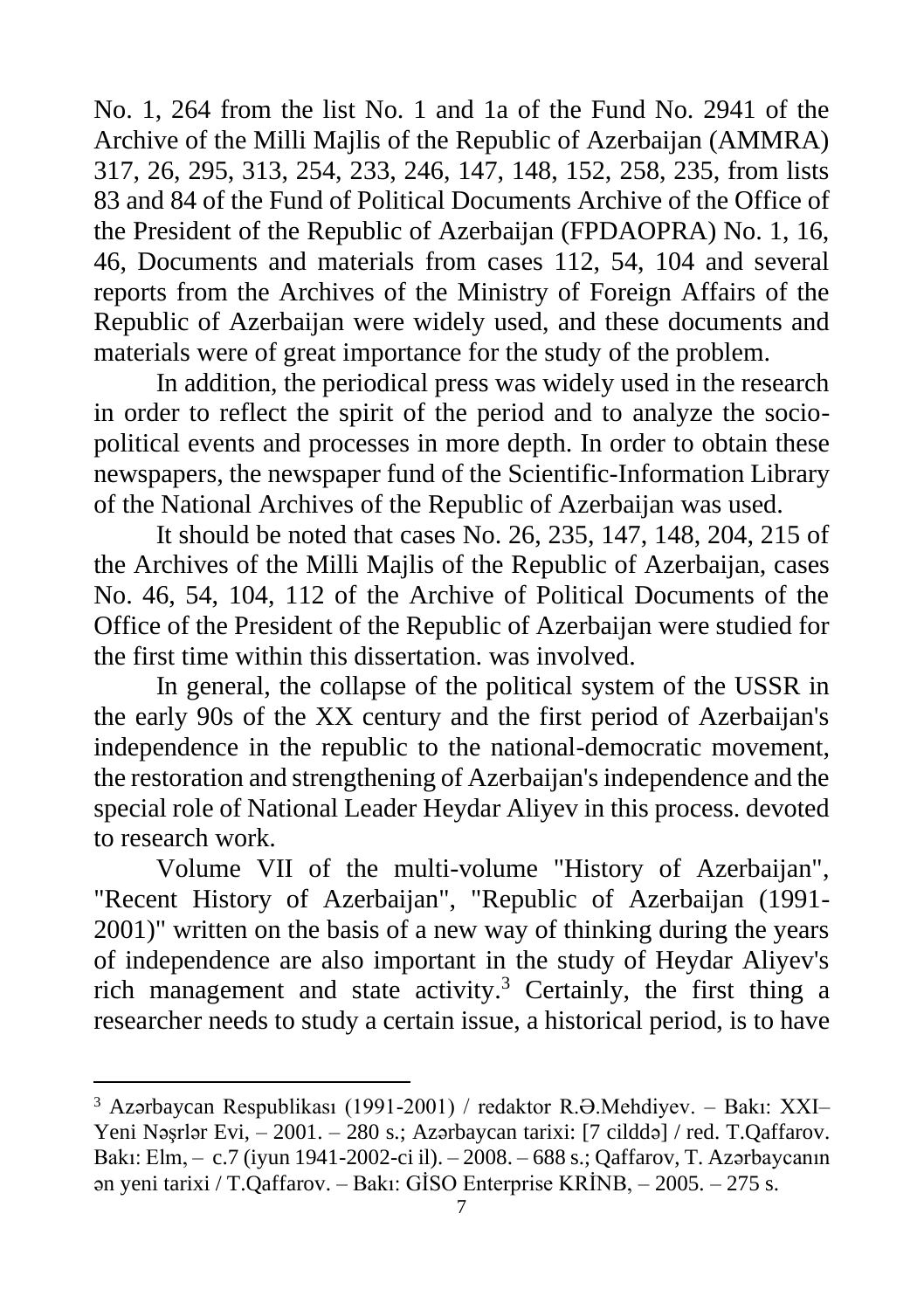books that contain those historical facts in chronological order. In this regard, the mentioned books play an important role for an in-depth analysis of the topic of the current dissertation.

Among the works widely used during the research, the books written by the national leader Heydar Aliyev, which collected his speeches and speeches, have an important place and acted as a very important source for studying the period under study. In particular, "Our independence is eternal. Speeches, statements, letters, interviews", "Azerbaijan on the threshold of the XXI century and the third millennium", "On the way to independence", "Return 1990- 1993", "The way to independence. Selected Thoughts" and "Wise Thoughts" books are important in terms of studying the history of Azerbaijan's statehood. <sup>4</sup>

At the same time, the books of H.Aliyev's successor, President of the Republic of Azerbaijan I.Aliyev "Azerbaijani oil in world politics", "Azerbaijan's way of development", "Development is our goal" and others play an important source for studying the problem.<sup>5</sup> These books are rich in nuances and facts about the period they cover. At the same time, the fact that the policy initiated by the Great Leader in every field is continued by Ilham Aliyev allows us to see a general, complete picture.

<sup>4</sup> Əliyev, H.Ə Müstəqilliyimiz əbədidir. Çıxışlar, nitqlər, bəyanatlar, məktublar, müsahibələr: [46 cilddə] / H.Ə.Əliyev. – Bakı: Azərnəşr, – c.1. – 1997. – 597 s.; Əliyev, H.Ə. Azərbaycan XXI əsrin və üçüncü minilliyin astanasında / H.Ə.Əliyev. – Bakı: Yeni nəşrlər evi, – 2001. – 56 s.; Əliyev, H.Ə. Qayıdış: 1990– 1993. Təkmilləşdirilmiş və yenidən işlənmiş ikinci nəşr / H.Ə.Əliyev. – Bakı: Azərbaycan, – 2008. – 840 s.; Əliyev, H.Ə. Müdrik fikirlər: [2 cilddə] / H.Ə.Əliyev. – Bakı: Çaşıoğlu, – c.1. – 2008. – 399 s.; Müstəqillik yollarında: oktyabr 1993-avqust 1994: [4 cilddə] / H.Ə.Əliyev; bur. məsul F.Abdullazadə.– Bakı: Azərbaycan, – c.1. – 1997. – 558 s.; Müstəqillik yollarında: sentyabr 1994 - dekabr 1994: [4 cilddə] / H.Ə.Əliyev; bur. məsul F.Abdullazadə. – Bakı: Azərbaycan, – c.2. – 1997. – 446 s.; Əliyev, H.Ə. Müstəqillik yolu. Seçilmiş fikirlər / H.Ə.Əliyev. – Bakı: Azərbaycan,  $-1997. - 136$  s.

<sup>5</sup> Əliyev, İ.H. Azərbaycan nefti dünya siyasətində / İ.H.Əliyev. – Ваkı: Azərbaycan, – 1997. – 263 s.; Əliyev, İ.H. İnkişafın Azərbaycan yolu: [2 cilddə] / İ.H.Əliyev – Bakı: Azərnəşr, c.2, – 2007. – 384 s.; Əliyev, İ.H. İnkişaf–məqsədimizdir: çıxışlar, nitqlər, bəyanatlar, müsahibələr, məktublar, məruzələr, müraciətlər / Əliyev İ.H. – Bakı: Azərnəşr, – 2014. – 391 s.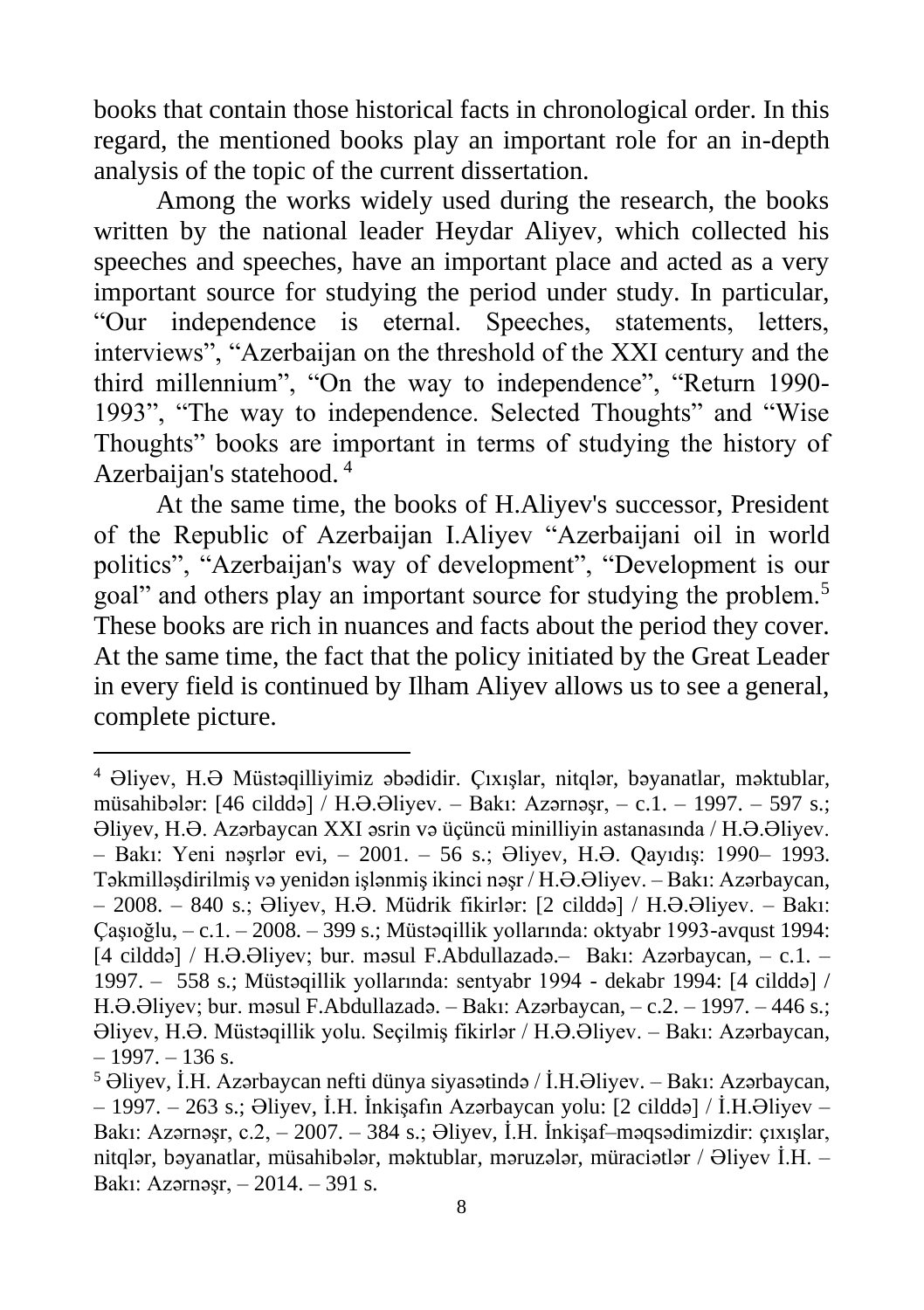"The role of Heydar Aliyev in the establishment and strengthening of the independent Azerbaijani state" by historian I.Huseynova among the researchers of the studied period; "For the sake of statehood"; "Guarantor of our independence"; "Founder of the independent Azerbaijani state"; "H.Aliyev and the peace process in the Caucasus"; "Heydar Aliyev's legacy in the history of Azerbaijani statehood"; Scientific works such as "Nakhchivan period of Heydar Aliyev's political activity" and others study the meaningful life and multifaceted activity of the founder of the independent Azerbaijani state, national leader H.Alivev.<sup>6</sup> The specific feature of the author's research is related to the complex approach to the historical activity of President Heydar Aliyev. His works allow to study the history of socio-economic and national-spiritual progress of the republic in connection with the political and state activity of H.A.Aliyev.

I.K.Zeynalov's work "Socio-economic development of the Republic of Azerbaijan in the second half of the XX century" has a special place in the study of the situation in the field of socio-economic and social development of the republic since the second half of the XX century.<sup>7</sup> The study summarizes the socio-economic progress of Azerbaijan in the post-war period - 1946-2004, based on scientific and statistical data, divided into historical periods. His works include "Development of the Republic of Azerbaijan (2003-2011)", "Poverty

<sup>6</sup>Hüseynova, İ. Müstəqil Azərbaycan dövlətinin yaranması və möhkəmlənməsində Heydər Əliyevin rolu / İ.Hüseynova. – Bakı: – 2003. – 426 s.; Hüseynova İ. Dövlətçilik naminə / İ.Hüseynova. – Bakı: Bakı Universiteti nəşriyyatı, – 2001. – 294 s.; Hüseynova, İ. Müstəqilliyimizin təminatçısı / İ.Hüseynova. – Bakı: Təhsil, – 2003, – 485 s.; Hüseynova, İ. Müstəqil Azərbaycan dövlətinin qurucusu / İ.Hüseynova. – Bakı: Təhsil, – 2004, – 472 s.; Hüseynova, İ. Heydər Əliyev və Azərbaycan dövlətinin inkişafı // BDU-nun elmi konfransının materialları. – Bakı, – 1999. – s.263-264; Hüseynova, İ. Heydər Əliyev və Qafqazda sülh prosesi. / İ.Hüseynova. – Bakı: Çaşıoğlu, – 2008. – 670 s.; Hüseynova, İ. Azərbaycan dövlətçiliyi tarixində Heydər Əliyev irsi // – Bakı: Dirçəliş – XXI əsr jurn., – 2005. № 88-89, – s.425-438; Hüseynova, İ. Heydər Əliyevin siyasi fəaliyyətinin Naxçıvan dövrü // Bakı: Dirçəliş – XXI əsr jurn., – 1999. №16, – s.117-132.

<sup>7</sup> Zeynalov, İ.X. Azərbaycanın sosial-iqtisadi inkişafı – XX əsrin ikinci yarısında. Dərs vəsaiti / İ.X. Zeynalov. – Bakı:Azərnəşr, – 2004. – 286 s.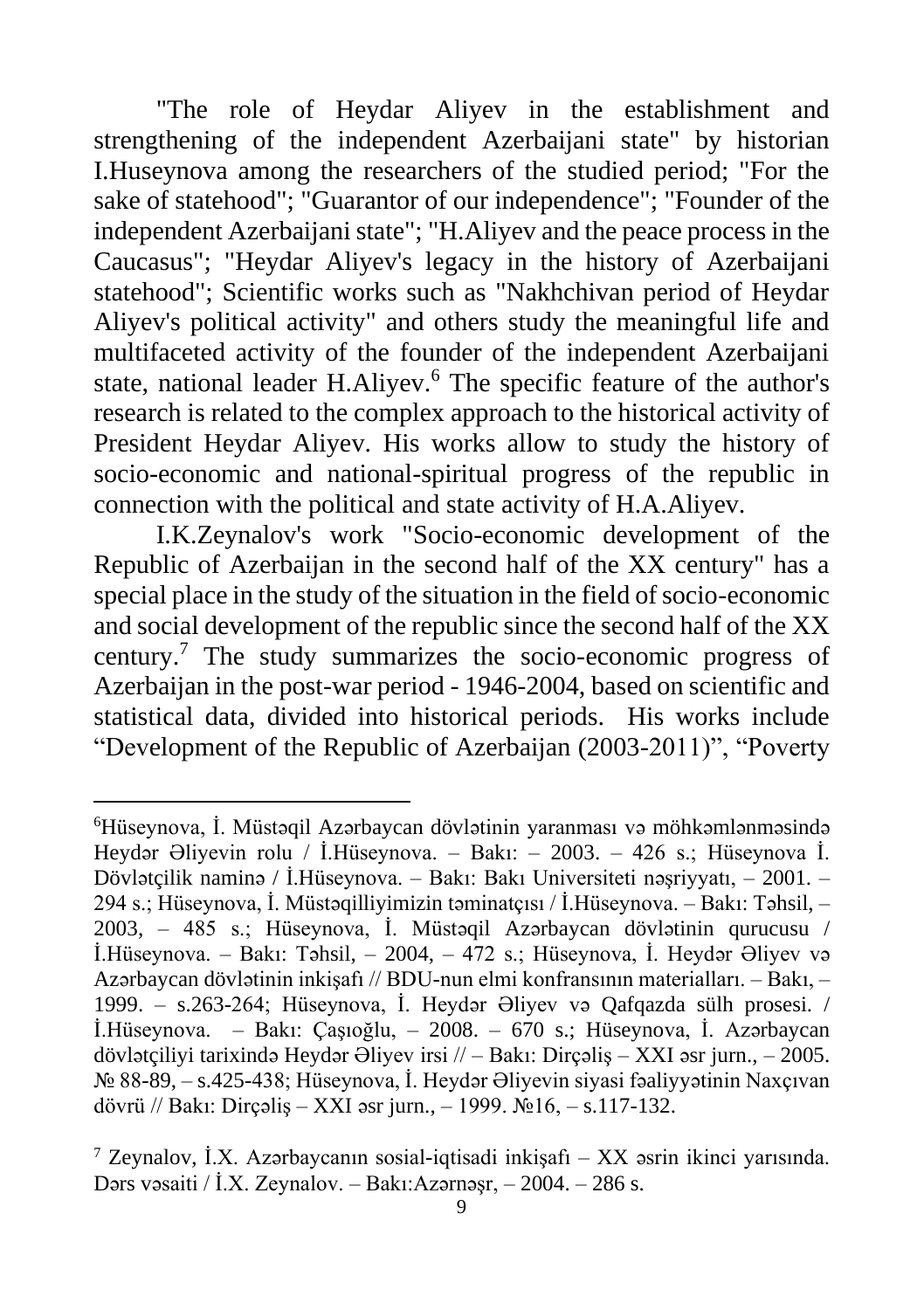reduction in the Republic of Azerbaijan is one of the main directions of the state economic policy", "Economic development of Azerbaijan during independence", "State program on socio-economic development of Azerbaijan", "Heydar Aliyev's leadership Socioeconomic development of Azerbaijan in the period of independence", "Heydar Aliyev and the youth of Azerbaijan", "Oil factor and economic development in independent Azerbaijan", "Implementation of agrarian reforms during independence", "Great personality of the time (90th anniversary of national leader Heydar Aliyev)" and others are important in terms of assessing and analyzing the political, economic and social situation of the period in the chronological framework of the problem.<sup>8</sup> From this point of view, in the study of socio-economic aspects of the dissertation topic, the mentioned research works of I.K.Zeynalov, information on economic, social policy, work in the field of agriculture, agrarian and land reforms during the rule of Heydar Aliyev were widely used.

One of the first biographers of H.Aliyev, E. Akhundova's "Heydar Aliyev. The multi-volume novel-research "Personality and

<sup>8</sup> Zeynalov, İ.X. Azərbaycanın sosial-iqtisadi inkişafında dövlət proqramı // BDU xəbərləri. Humanitar elmlər seriyası, – 2005. №4, – s.150-156; Zeynalov, İ.X. Azərbaycan Respublikasının inkişafi (2003-2011-ci illərdə) // BDU xəbərləri. Humanitar elmlər seriyası, – 2012. №2, – s.47-55; Zeynalov, İ.X. Azərbaycan Respublikasında yoxsulluğun azaldılması dövlətin iqtisadi siyasətinin əsas istiqamətlərindən biridir // Bakı: Tarix və onun problemləri. – 2008. №1-2, – s.230- 236; Zeynalov, İ.X., Əkbərova, F.B. Azərbaycanın iqtisadi inkişafı müstəqillik dövründə. BDU xəbərləri. Humanitar elmlər seriyası, – 2004. №1, s.166-170; Zeynalov, İ.X. Heydər Əliyevin rəhbərliyi dövründə Azərbaycanın sosial-iqtisadi inkişafı // Heydər Əliyevin 75 illik yubileyi münasibəti ilə təşkil edilmiş elmi-praktik konfransın materialları. – Bakı: 2008, – s.70-83; Zeynalov, İ.X. Heydər Əliyev və Azərbaycan gəncləri // BDU xəbərləri. Humanitar elmlər seriyası, – 2008. №2, – s.116-120; Zeynalov, İ.X. Müstəqil Azərbaycanda neft amili və iqtisadi inkişaf // BDU xəbərləri. Humanitar elmlər seriyası. – 2007. №1, s.56-62; Zeynalov, İ.X., İslamova, X.A. Müstəqillik dövründə aqrar islahatların həyata keçirilməsi // BDU xəbərləri. Humanitar elmlər seriyası, – 2006. №1, – s.68-73; Zeynalov, İ.X. Zəmanənin böyük şəxsiyyəti (Ulu öndər Heydər Əliyevin 90 illiyinə) // – Bakı: Azərbaycan xalçaları, – 2013. №7, – s.16-24.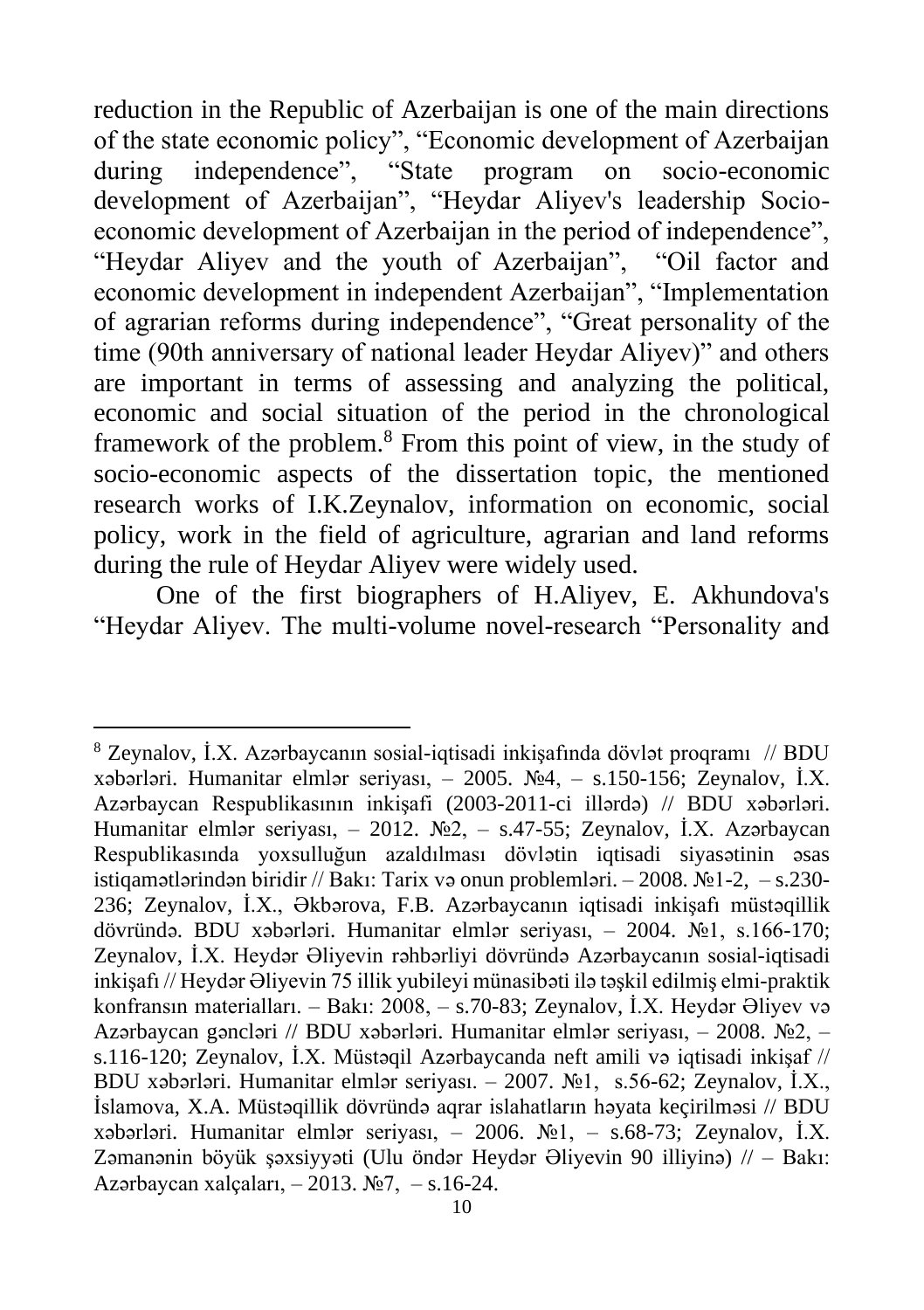Time" was also widely used in the study of the subject.<sup>9</sup> In these studies, H. Aliyev's life and activity were analyzed in stages, on the basis of concrete facts and documents, divided into stages - 1923- 1969, 1969-1982, 1982-1990, 1993-2003. The author himself defined the purpose of his books as to develop a political biography of Heydar Aliyev against the background of the processes of the twentieth century and to reflect on his human destiny. In this sense, in her book, E.Akhundova introduced to readers two heroes with the same rights - Heydar Aliyev and his time.<sup>10</sup> For this reason, it is possible to follow the life of H.Aliyev as a child, youth, a senior official and employee of the state security bodies, one of the heads of state of the USSR, the head of state of the free Republic of Azerbaijan in the mentioned works.

Researchers A.Mammadov's "Struggle for the restoration and strengthening of the independent Azerbaijani state (late 80s-1997)" can also be considered important in terms of studying the problem under study.  $\frac{11}{11}$  Thus, these works reveal the features of the political situation in the process of the collapse of the USSR, consider the events and processes of the new stage of the Armenian aggression against our republic, analyze the causes and course of the Armenian-Azerbaijani conflict over Nagorno-Karabakh. gained independence, but in the first years of independence the policy of incompetent government in the country was studied, various aspects such as

<sup>9</sup>Axundova, E.H. Heydər Əliyev. Şəxsiyyət və zaman. 1923-1969: [4 hissədə] / E.H. Axundova. – Bakı: Ozan, – 1-ci hissə. – 2007. – 352 s.; Axundova, E.H. Heydər Əliyev. Şəxsiyyət və zaman. 1969-1982: [4 hissədə] / E.H. Axundova. – Bakı: Ozan, – 2-ci hissə. – 2007. – 784 s.; Axundova, E.H. Heydər Əliyev. Şəxsiyyət və zaman. Kreml beşilliyi: 1982-1990: [4 hissədə] / E.H. Axundova. – Bakı: Ozan, 3-cü hissə. – 2009. – 803 s.; Axundova, E.H. Heydər Əliyev. Şəxsiyyət və zaman. Həyat fəaliyyətinin xronikası: 1969-1989: [4 hissədə] / E.H. Axundova. – Bakı: Ozan, 4 cü hissə. – 2008. – 327 s.; Axundova, E.H. Heydər Əliyev. Şəxsiyyət və zaman. Qayıdış: 1993-2003 / E.H.Axundova. – Bakı: Ozan, – 2013. – 495 s.

<sup>&</sup>lt;sup>10</sup> Axundova, E.H. Heydər Əliyev. Şəxsiyyət və zaman. 1923-1969: [4 hissədə] / E.H.Axundova. – Bakı: Ozan, 1-ci hissə. – 2007. – 352 s., s.11.

<sup>&</sup>lt;sup>11</sup> Məmmədov, Ə. Müstəqil Azərbaycan dövlətinin bərpası və möhkəmləndirilməsi uğrunda mübarizə / Ə.Məmmədov. – Bakı: Elm, – 1999. – 360 s.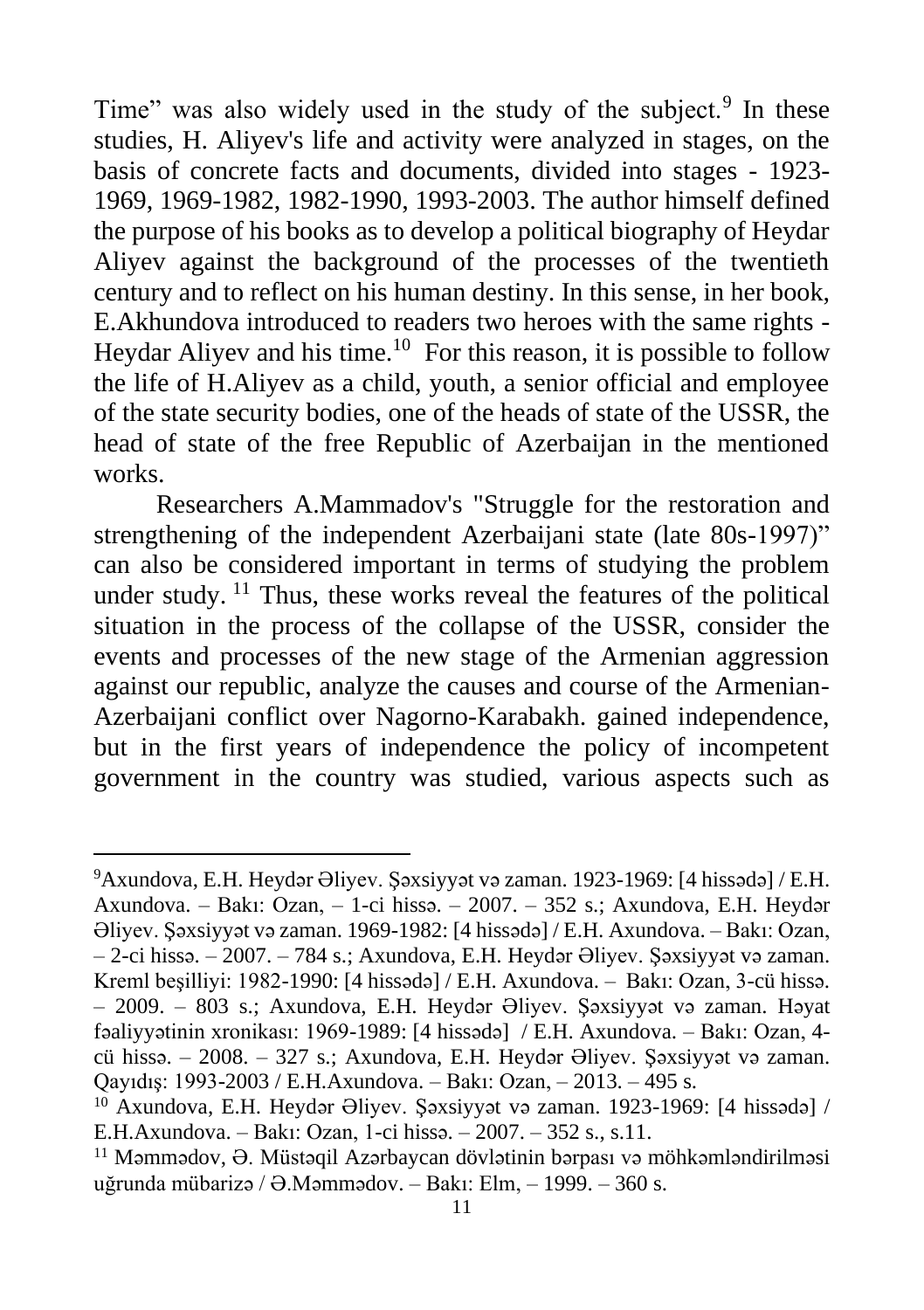bringing Azerbaijan to the brink of civil war, return of National Leader Heydar Aliyev to political power in such a crisis were highlighted.

O.Sultanov, the author of the monograph "Political Struggle in Azerbaijan in the Late 80s and Early 90s", examines in detail the deepening of the struggle for national independence during the political struggle in the republic until May,  $1992$ <sup>12</sup> However, in terms of research, the work covers a more concise period, from the late 1980s to May 15, 1992, ie before the ADR came to power. The multifaceted, complex and contradictory struggle of the Azerbaijani people for the restoration and strengthening of their independent state is reflected in separate chapters and paragraphs of the study.

Socio-economic topic of the dissertation prepared by professors of the Azerbaijan State University of Economics, dedicated to the 50th and 96th birth anniversary of national leader Heydar Aliyev and the scientific editor A.Muradov "Heydar Aliyev strategy of economic development of Azerbaijan" used in the study of aspects.<sup>13</sup> The monograph includes Heydar Aliyev's services in the development of the country's economy both during the USSR and during his rule in independent Azerbaijan, socio-economic progress of Azerbaijan in modern times, establishment of financial institutions, implementation of economic reforms in various sectors, organization of social protection, formation of optimal tax policy. Articles reflecting its economic development strategy in the areas of maintaining economic ties with In addition, the monograph systematically analyzes the content, main features and priorities of the economic development strategy formed by Heydar Aliyev in Azerbaijan.

Published by the general scientific edition of Sh. Hajiyev "Heydar Aliyev model of sustainable development. The next III edition of the Heydar Aliyev School of Management "is one of the

<sup>12</sup> Sultanov, O. XX əsrin 80-ci illərinin sonu 90-cı illərinin əvvəllərində Azərbaycanda siyasi mübarizə / O.Sultanov – Bakı: Maarif, – 1995. – 232 s.

<sup>13</sup> Azərbaycanın iqtisadi inkişafının Heydər Əliyev strategiyası: Monoqrafiya / Elmi redaktor Ə.Muradov. – Bakı: Şərq-Qərb, – 2019. – 328 s.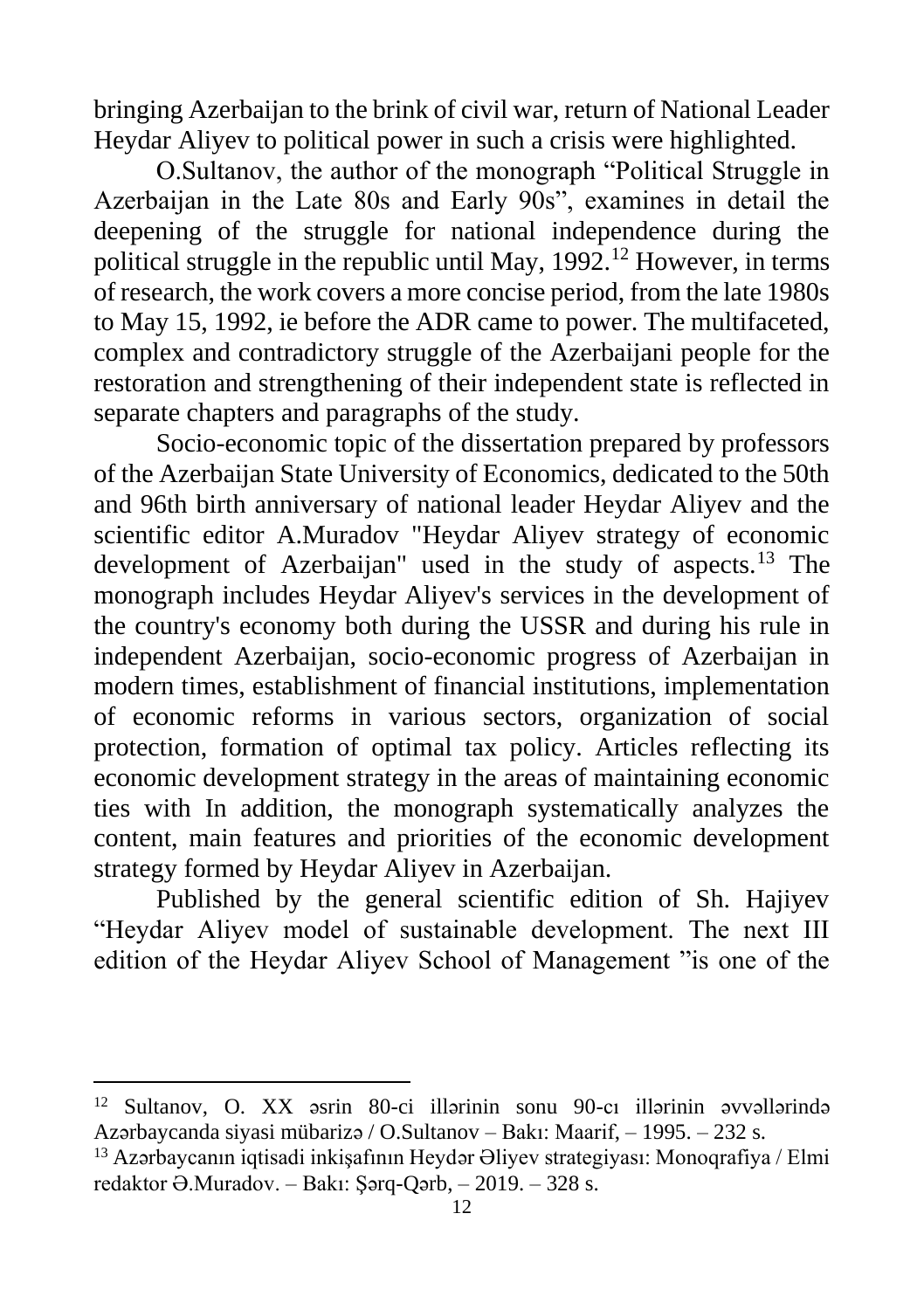literature used in the development of the thesis.<sup>14</sup> As a result of research carried out within the framework of the "Heydar Aliyev School of Management" in the book published on the occasion of the 86th anniversary of Heydar Aliyev articles on the main aspects of the implementation of Heydar Aliyev's ideas, specifics, achievements in strengthening the statehood of Azerbaijan, the creation of sociocultural unity in society, the implementation of H. Aliyev's strategic thinking in modern times and the resulting achievements of Azerbaijan and others were collected.

While working on the dissertation in terms of the topics covered by the research, Z.Samadzadeh's "Nagorno-Karabakh: unknown realities", Z.Sultanov's Karabakh diary, M.S. Shabanov's "Heydar Aliyev's activity against the territorial claims of Armenians", A. Nasimli's "Economic consequences of the occupation of Karabakh. Karabakh: yesterday, today, tomorrow" , K. Rzayev's "Truth and lie about the Karabakh war" , "Republic of Armenia: Terrorism as an integral part of state policy; Facts and Figures" , "Nagorno-Karabakh; Monographs, collections and articles such as "Intelligence will win, documents and materials" were also used.<sup>15</sup> Because in the first years of Azerbaijan's independence, as well as in the following years, the Armenian-Azerbaijani conflict over Nagorno-Karabakh became the greatest threat to the statehood, independence, sovereignty and territorial integrity of Azerbaijan. Therefore, the above-mentioned

<sup>14</sup> Dayanıqlı inkişafın Heydər Əliyev modeli. Heydər Əliyev idarəetmə məktəbinin növbəti III buraxılışı / red. Ş.Hacıyev. – Bakı: İqtisad Universitetinin nəşriyyatı, –  $2009. - 184$  s.

<sup>15</sup> Dağlıq Qarabağ. Zəka qalib gələcək: sənədlər və materiallar. – Bakı: Azərnəşr, – 1997. – 464 s.; Ermənistan Respublikası: Terrorizm dövlət siyasətinin tərkib hissəsi kimi. Faktlar və rəqəmlər. – Bakı: Azərbaycan, – 2002. – 368 s.; Nəsimli, Ə. Qarabağın işğalının iqtisadi nəticələri. Qarabağ: dünən, bu gün, sabah / Ə.Nəsimli. – Bakı: Elm, – 2007. – 163 s.; Səmədzadə, Z. Dağlıq Qarabağ: naməlum həqiqətlər / Səmədzadə Z. – Bakı: Azərnəşr, – 1995. – 147 s.; Sultanov, Z.K. Qarabağ gündəliyi / Z.Sultanov. – Bakı: Yazıçı, – 1991. – 120 s.; Şabanov, M.S. Ermənilərin ərazi iddialarına qarşı Heydər Əliyevin fəaliyyəti // "Azərbaycanşünaslığın aktual problemləri" III Beynəlxalq Elmi konfransın materialları, AMEA Humanitar və ictimai elmlər bölməsi, – Bakı: – 2-5 may, – 2012, – s.620-623; Правда и ложь о Карабахской войне / Рзаев, К. – Баку: Азернешр, – 1997. – 136 с.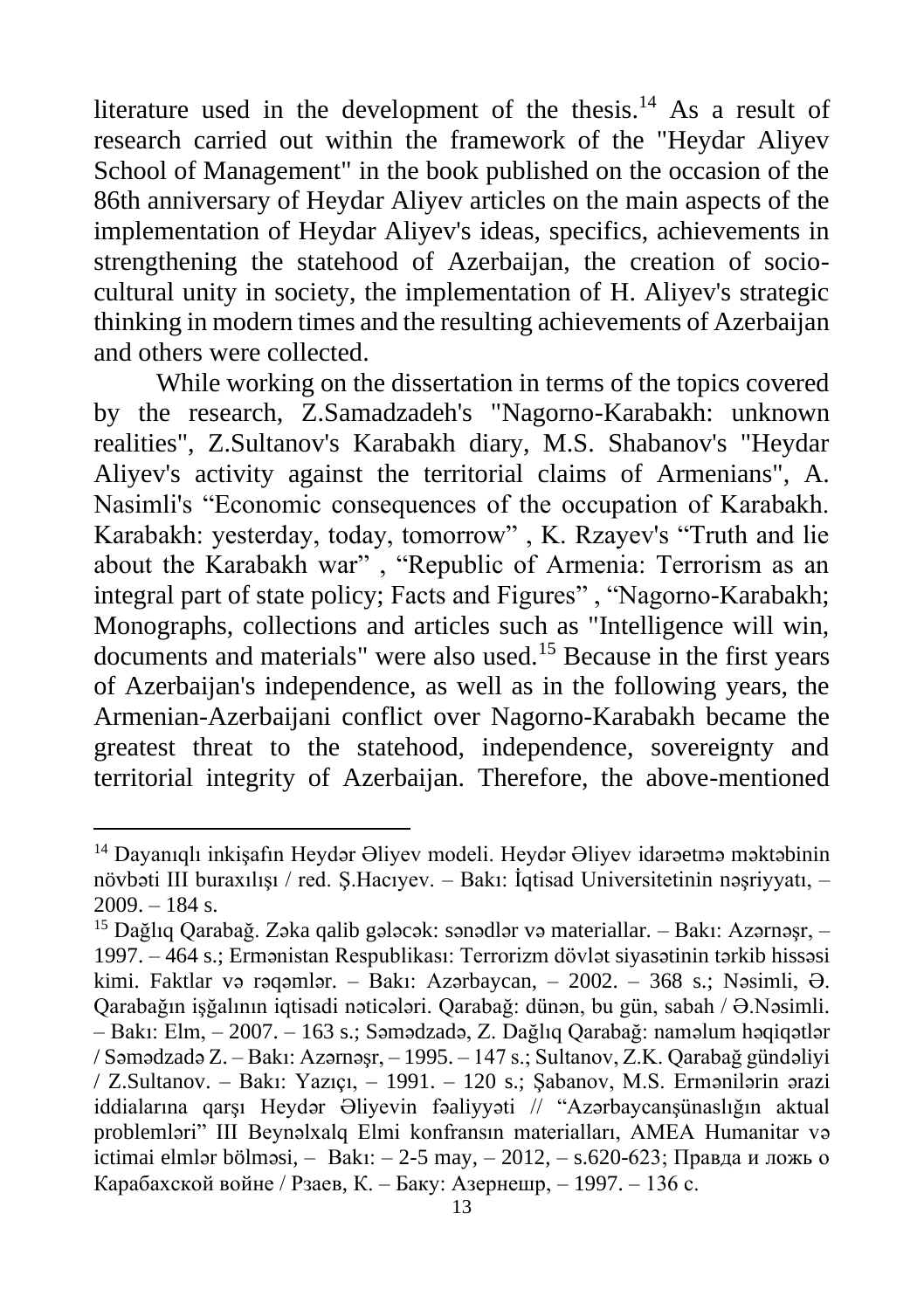works are important for the study of the origin and causes of this conflict, the territorial claims of Armenia, the causes and history of the occupation of Azerbaijani lands.

As can be seen, numerous researches in the historiography of the independent republic have been dedicated to the multifaceted and rich activity of the national leader Heydar Aliyev. However, it is an undeniable fact that Heydar Aliyev's state activity was extremely rich and multifaceted. Therefore, various aspects and aspects of H.Aliyev's activity in the field of restoration and strengthening of our statehood will be the subject of many researches. In this regard, the thesis is characterized by a comprehensive study of the problem of maintaining and strengthening the state independence of the Republic of Azerbaijan in 1993-2003.

**Aim and tasks of the thesis.** Socio-political events and processes that took place in the Republic of Azerbaijan from the early 90s of the XX to the beginning of the XXI century are the object of research. The main features of the struggle for the restoration of state independence of the Republic of Azerbaijan in the early 90s of the XX century, the factors hindering Azerbaijan's independence, the impact of Armenian aggression on Azerbaijan on the process of strengthening state independence, the main features of the return of national leader Heydar Aliyev to political power in Azerbaijan. its role in preserving and strengthening the independence of the Republic of Azerbaijan.

**Aim and tasks of the thesis.** The **aim** of the thesis is a comprehensive study of the problem of maintaining and strengthening the state independence of the Republic of Azerbaijan in 1993-2003.

For this purpose, the thesis proposes to solve the following tasks:

- To reveal the essence of the socio-political situation in the republic in the first years of independence and the struggle for power;

- To analyze the socio-political situation in the Republic in the early 90s of the XX century;

- To study the events that took place at the beginning and course of the Armenian-Azerbaijani war and the deepening of the militarypolitical crisis in this connection;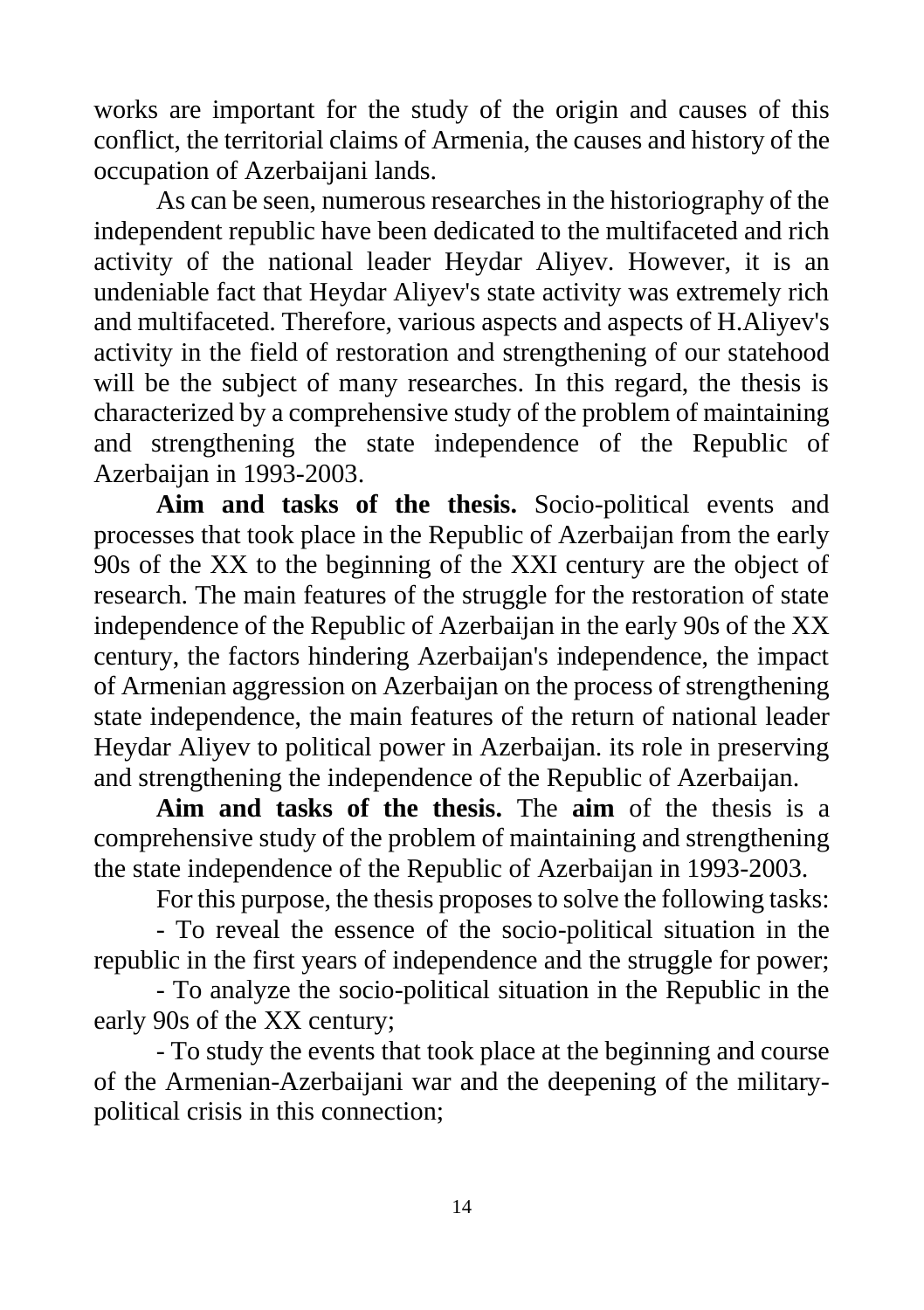- To study and summarize the obstacles and challenges that exist at home and abroad to strengthening independence during the period under review

- To determine the features of the struggle for political stability and preservation of national statehood;

- To analyze the national liberation movement as an important factor in maintaining the state independence of Azerbaijan;

- To study the activities of the national leader Heydar Aliyev after his return to power in order to achieve internal political stability;

- To determine the role of army building in the prevention of aggression and the importance of achieving a ceasefire in maintaining state independence.

- To study measures taken in the field of political, economic and legislative measures to strengthen the state independence of the Republic of Azerbaijan

- To characterize the struggle for strengthening socio-political stability and building civil society;

**Methods of the thesis.** While working on the problem, a general picture of the restoration and strengthening of independent statehood was created on the basis of scientific-methodological systematization of materials on the basis of concrete-historical analysis, generalization of the application of facts and static data. The theoretical and methodological basis of the thesis is a method of objective historical research, which is conditioned by a comparative study of sources and factual materials in a comprehensive manner and on the basis of a system of critical analysis. In addition, the following generally accepted research methods of history and political sciences were used in the research process: document study, systematic, comparative approach, analysis-synthesis, historical-logical methods.

**The main provisions of the thesis** are as follows:

1. To evaluate from the practical point of view the factual documents and materials that form the scientific basis of the researched problem and on the basis of which scientific researches are carried out;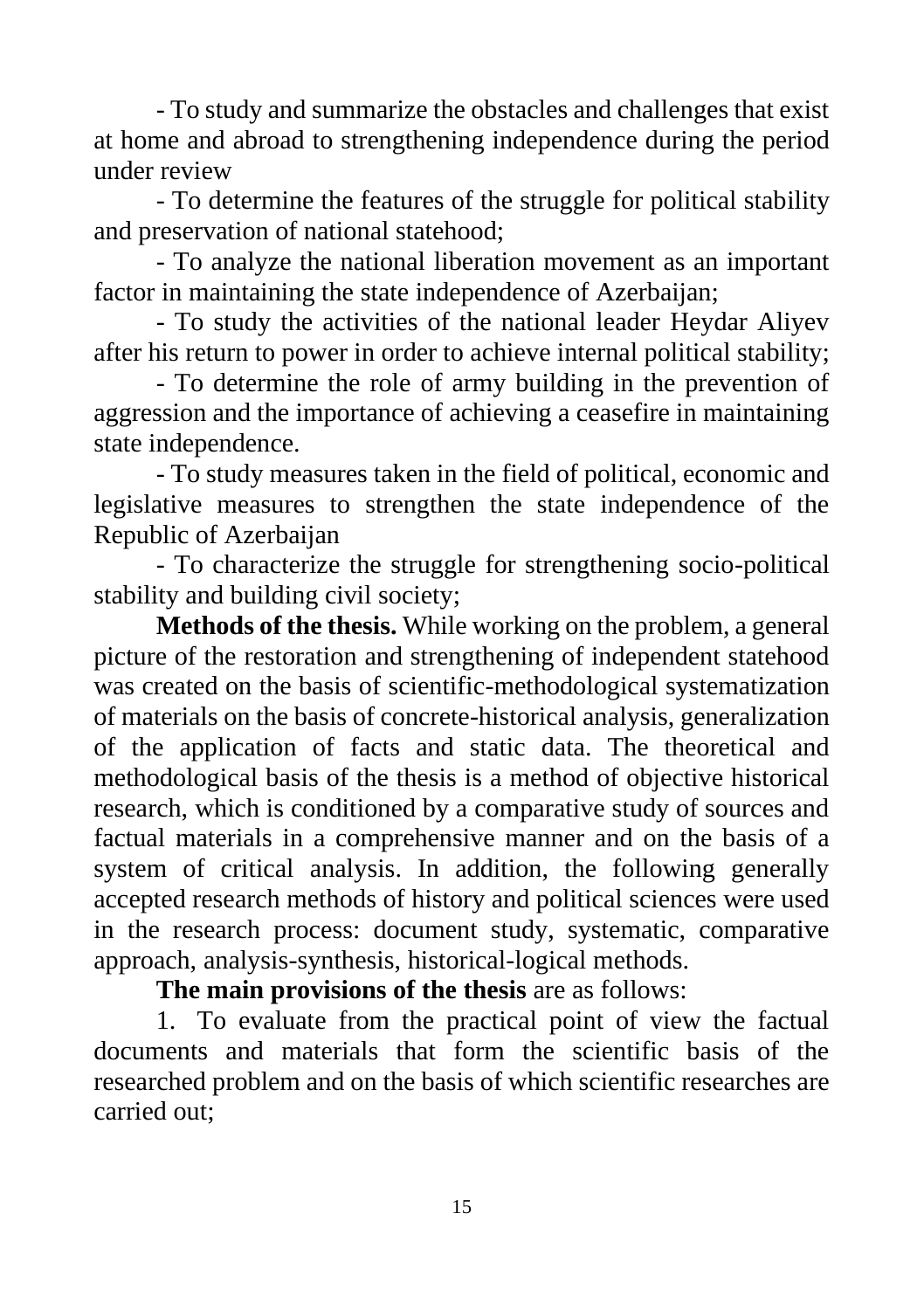2. To summarize and show the scientific and theoretical significance of the political course pursued in the field of gaining, maintaining and strengthening the state independence of Azerbaijan;

3. To determine the place and role of the political leader in neutralizing and eliminating subjective internal and external factors;

4. To take the "Heydar Aliyev Decade" as a basis for the modern rise of Azerbaijan and generalize.

**The scientific novelty of the thesis.** Preservation and strengthening of the state independence of the Republic of Azerbaijan within the mentioned chronological framework has not been a separate research topic in Azerbaijani historiography so far. This aspect is the main scientific novelty of the dissertation. In addition, the dissertation deeply analyzes the processes on the eve of the collapse of the USSR and the restoration of Azerbaijan's independence, the socio-political processes and events that took place in Azerbaijan in 1993-2003, their causes and consequences are comprehensively studied və belə bir ümumiləşdirilmiş nəticəyə gəlinmişdir ki, bütün bunlar müasir dövrdə Azərbaycanın sürətli inkişafının əsasında duran amillərdir. In this regard, an in-depth analysis and generalization of these events and processes, which are part of our glorious history, serves to strengthen historical experience and memory.

The main provisions reflecting the scientific novelty of the research are as follows:

- The problem mentioned in the history of independent Azerbaijan was studied for the first time in the chronological framework of 1993-2003: as the relevant materials collected during 30 years of independence of the scientific archive of the Institute of History of ANAS were involved in the study for the first time;

- New archival materials and official documents have been brought to the scientific circulation: such documents include a number of decisions of the Azerbaijani Communist Party on the situation in Nagorno-Karabakh in 1989 and 1990 in the Archive of Political Documents of the Office of the President of the Republic of Azerbaijan. transcripts of many meetings held during the period, laws and decisions adopted at these meetings can be shown;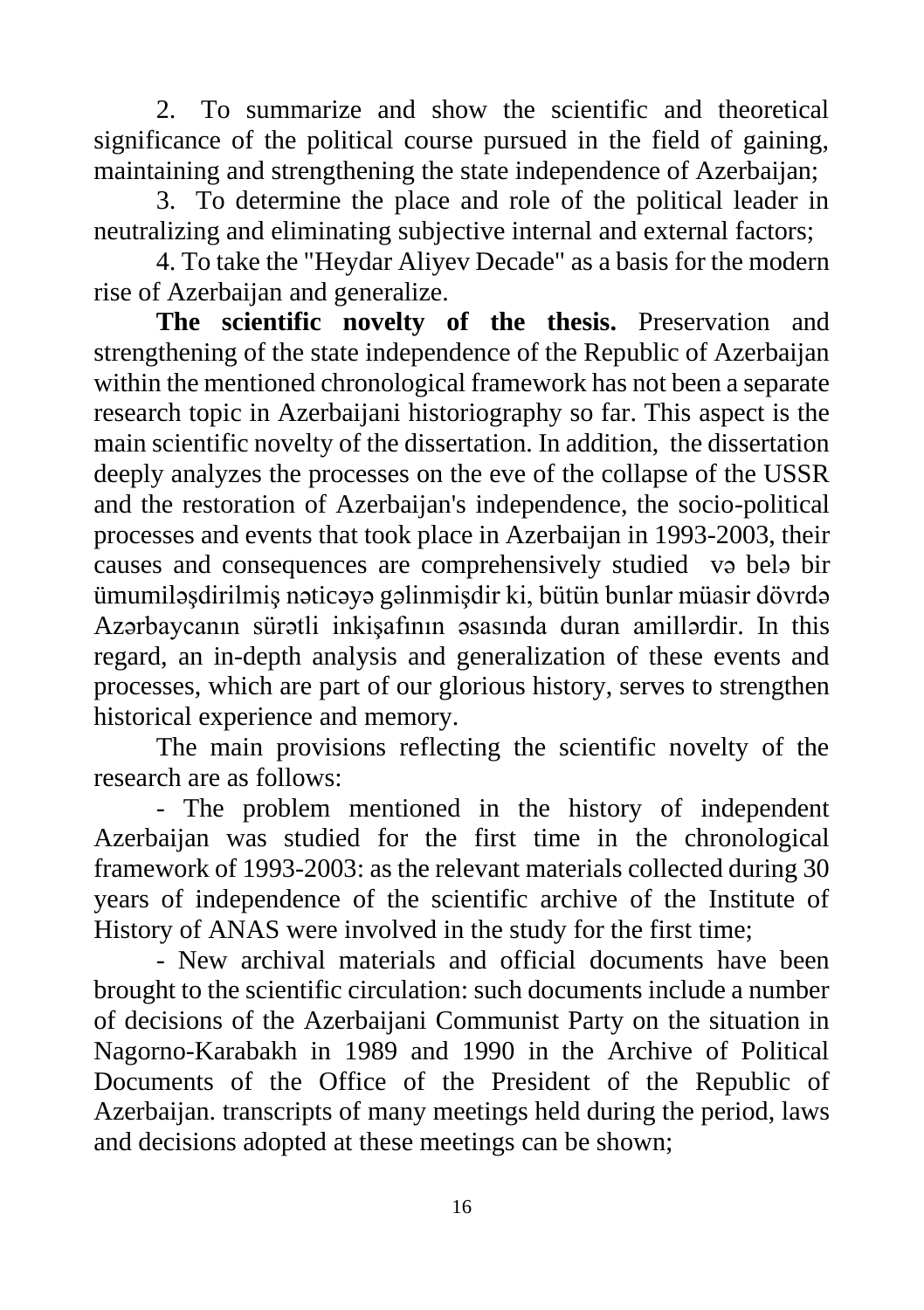- The main features of the work done and the measures taken to expand the nationwide struggle for the restoration of the independent state of Azerbaijan, to gain and strengthen independence have been identified;

- The reasons for the Armenian aggression that began at the same time as Azerbaijan's independence, the biggest obstacle to maintaining and strengthening Azerbaijan's independence, the Armenian-Azerbaijani Nagorno-Karabakh conflict, and therefore the development of all spheres of socio-economic life after the ceasefire The return of the victorious lands of Azerbaijan under the rule of Ilham Aliyev, President and Supreme Commander-in-Chief of the Republic of Azerbaijan in the Second Karabakh War, was interpreted as a logical consequence of the development strategy founded by Heydar Aliyev;

- Analyzing the nature of socio-political and socio-economic processes that took place in Azerbaijan from 1993 to 2003, the role and importance of individual events and processes in maintaining and strengthening the independence of Azerbaijan was clarified. The role of the adoption of the Treaty of the Century, which marked the beginning of the development phase, and the subsequent oil and gas projects in creating socio-economic and socio-political stability in the country was emphasized;

- The conditions were created for the return of national leader Heydar Aliyev, who played a decisive role in the history of Azerbaijan's independence, to political power in Azerbaijan for the second time. -different provisions of decrees, orders, programs adopted as part of the political strategy were analyzed in terms of the research topic.

**Theoretical and practical relevance of the thesis.** Dedication of the thesis to the study of one of the most important periods in the history of modern Azerbaijan is of special scientific, political and theoretical significance. Thus, the facts and documents contained in the thesis have an important practical significance in the deeper study of this stage of our history. On the other hand, it is expedient to use separate parts of the thesis when teaching history in universities.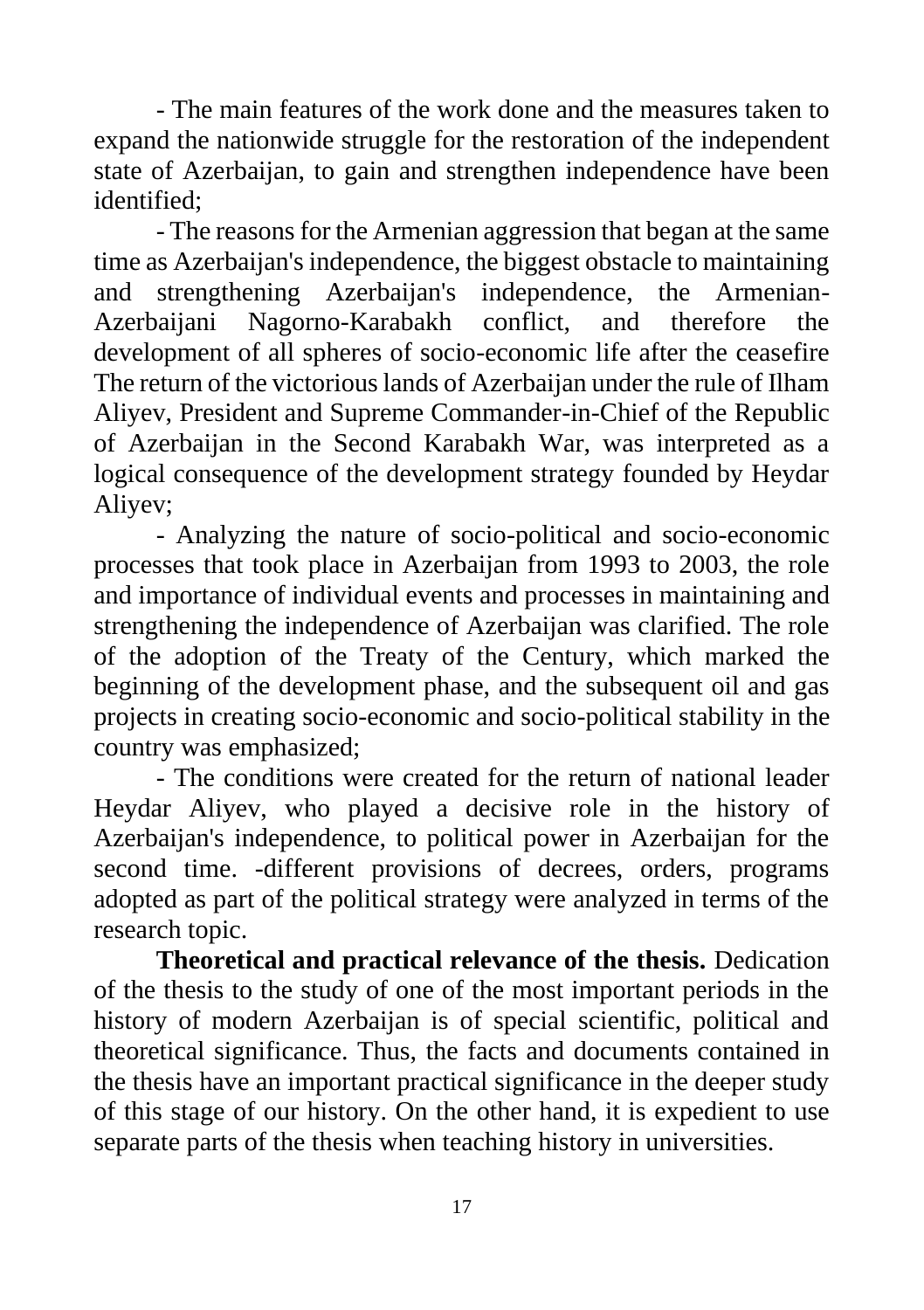From the provisions of the thesis, research results and collected materials in writing textbooks and generalizations on the history of Azerbaijan, reading special courses in relevant faculties of universities, teaching as a specialty in master's degree, special thematic collections, further study of the history of this period, universities, especially humanitarian can be used in lectures at faculties, practical domestic and foreign policy activities, propaganda work and propaganda of national-moral values, military patriotism, political education and other fields.

**Proof of concept of the thesis and its use.** While working on the research, the author published 9 articles on the research topic, 3 of which were abroad. In addition, the author has presented at 3 scientific conferences, including 1 abroad. The main provisions of the dissertation are reflected in the above-mentioned scientific works of the author, thus proofed.

**Title of the facility the thesis to be defended.** The thesis was held at the department of "History of Azerbaijan", History faculty in Baku State University.

**Scope of the thesis.** The thesis consists of an introduction, three chapters, 10 half-chapters, conclusion and references. Introduction consists of 27625 characters, Chapter I - 84406 characters, Chapter II - 92866 characters, hapter III - 57270 characters, conclusion - 9153 characters, references - 21962 characters. The thesis total volume is 155 pages, 273681 characters.

## **II.MAIN CONTENT OF THESIS**

In the section **"Introduction"** of the thesis the relevance of the topic is settled, the degree of development of the problem is developed, the objectives of the thesis methods, main provisions, scientific novelty, theoretical and practical significance, approbation and application are determined, and the title of the facility studied and thesis scope is reflected.

The Chapter I **"The internal situation in Azerbaijan in the first years of independence and the struggle for power"** consists of 4 half-chapters, of which the I half-chapter **"Socio-political situation**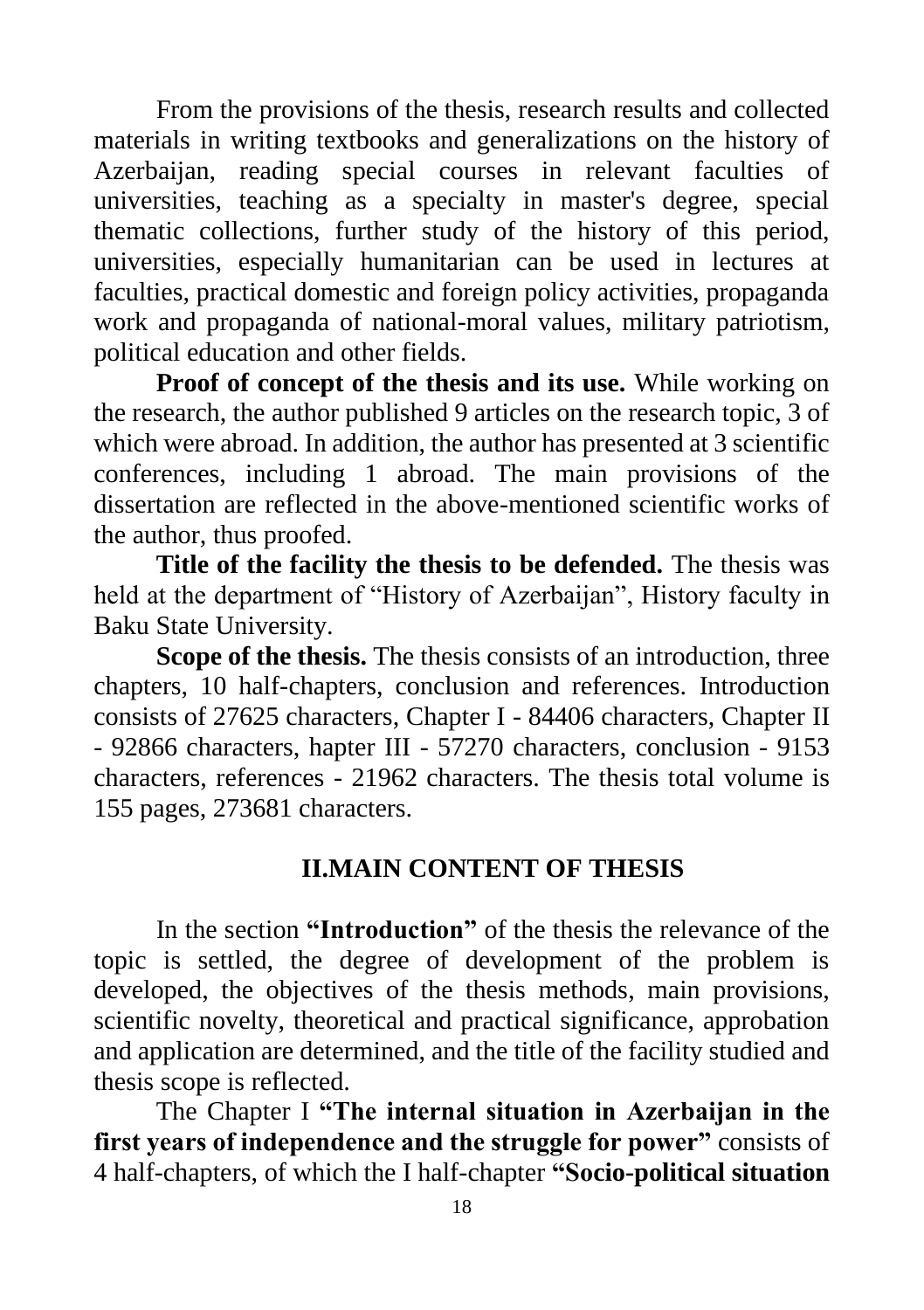**in the Republic in the early 90s of the XX century"**. The chapter analyzes the changes that took place in Azerbaijan in the early 1990s with the collapse of the socialist system and the collapse of the USSR. The events leading to the declaration of Azerbaijan's independence have been identified. In addition, it is noted that with the adoption of the Constitutional Act "On State Independence of the Republic of Azerbaijan" on October 18, 1991, the state of Azerbaijan, which gained independence for the second time in the twentieth century, strengthened this independence at a new stage of historical development. , Very important tasks were set, such as resolving the Nagorno-Karabakh conflict in accordance with national interests, ensuring the protection and well-being of the population.

As a result, the semi-chapter shows that despite Azerbaijan's independence, Armenia's military aggression against it continued, on the one hand, its internal socio-political stability was disrupted, and the intensifying struggle for power in the country led to the occupation of new enemy territories.

In the II half-chapter **"Armenian-Azerbaijani war and the deepening of the military-political crisis in the country"** the causes of the Armenian-Azerbaijani Nagorno-Karabakh conflict were investigated, many important issues related to the escalation of the war, the beginning of the war and the occupation of Azerbaijani lands, the military-political crisis in Azerbaijan and its deepening, Armenia-Azerbaijan, Nagorno-Karabakh were studied. The conflict was assessed as the biggest threat to the security environment in Azerbaijan, as well as in the region.

The author shows that, the so-called "Nagorno-Karabakh Republic" created in the occupied territories of Azerbaijan is essentially a separatist-terrorist occupation regime. This regime, as in other similar regimes, relies on military forces armed with the support of other states that support Armenia. While this regime called itself the "Nagorno-Karabakh Republic", it actually occupied not only a large part of the territory of the former Nagorno-Karabakh Autonomous Region, but also 7 Azerbaijani districts not included in Nagorno-Karabakh. During the occupation, Azerbaijanis were subjected to bloody massacres, genocides were committed, the local population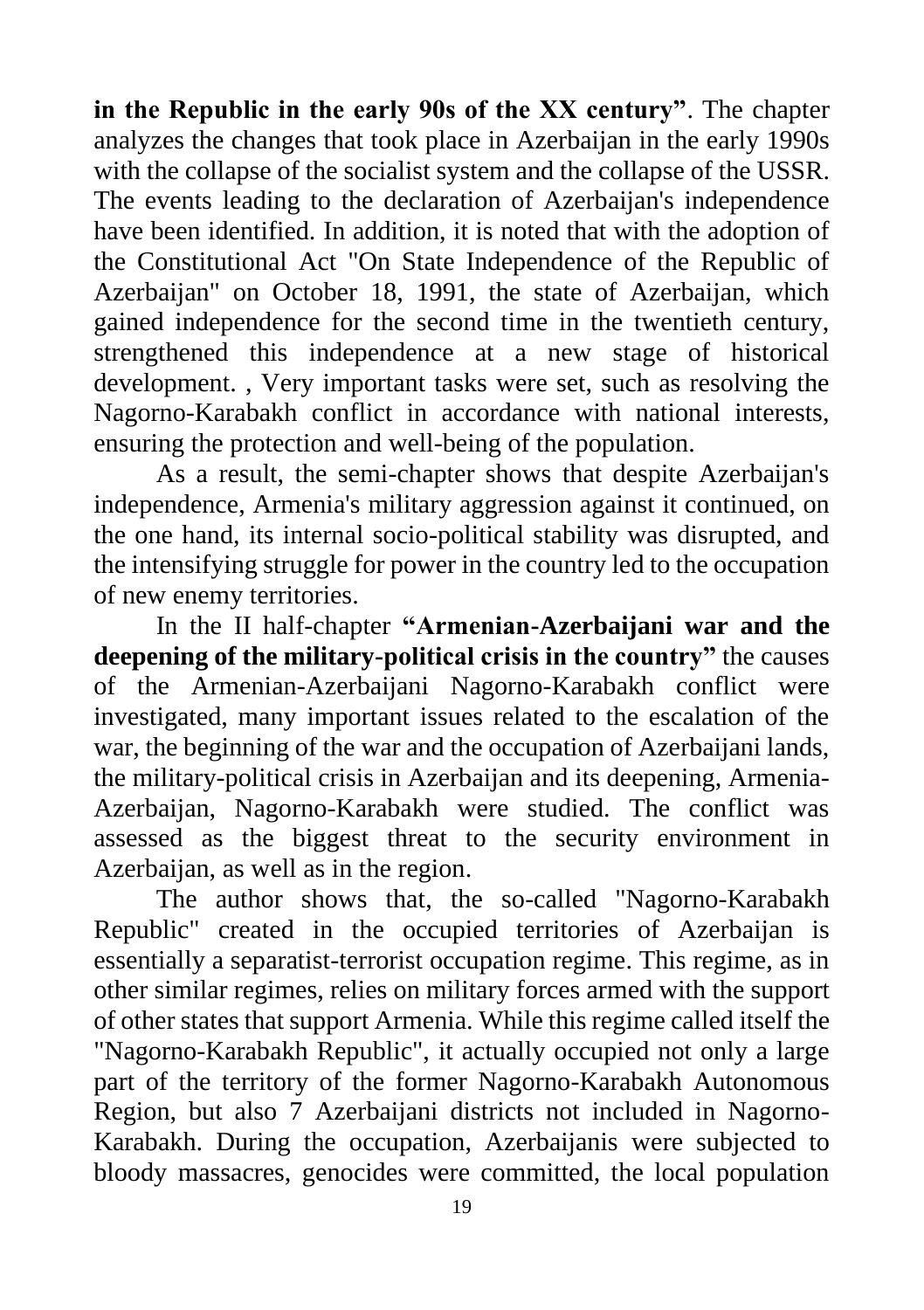was forcibly turned into refugees and displaced persons, and thus ethnic cleansing was carried out in these lands. As a result, the monoethnic rule of the Armenians was established in the occupied territories of Azerbaijan at that time.

The next half-chapter of Chapter I is devoted to the study of **"Obstacles and Challenges to Strengthening Independence"**. The Armenian-Azerbaijani Nagorno-Karabakh conflict and the Armenians' propaganda policy against Azerbaijan all over the world are especially analyzed here as the first obstacle to strengthening Azerbaijan's independence. In addition, the nature of the attempts to prevent the return of Heydar Aliyev from Moscow to Azerbaijan after the events of January 20, which were accepted by the people as a leader, was investigated in the first half of the chapter.

The author shows that, Serious mistakes made in 1992-1993 The inability of the Azerbaijani government to objectively determine the nature of regional and international relations, the regional policy of the major powers, the failure of individual countries to properly assess the spheres of influence and influence in Azerbaijan and, as a result, inadequate policy was among them. As a result, the then government of Azerbaijan, which lost control of the government, including the armed forces, in the summer of 1993, threatened the country with civil war.

The last half-chapter of Chapter I **"Socio-economic situation in the first years of independence"** shows that the development and implementation of a development strategy, which includes the intensive economic growth of independent Azerbaijan, became possible only after the return to power of the great leader Heydar Aliyev. In the Republic of Azerbaijan, which gained independence in 1991, the implementation of state-building and complex institutional reforms, the creation of a national economy based on free market relations became an objective necessity. However, in 1991-1993, the existing economic and moral potential of the republic, plants and factories, means of communication, and highly qualified specialists were not used effectively. The collapse of the socialist mode of production, the reluctance to establish new economic relations and the implementation of fundamental economic reforms were also among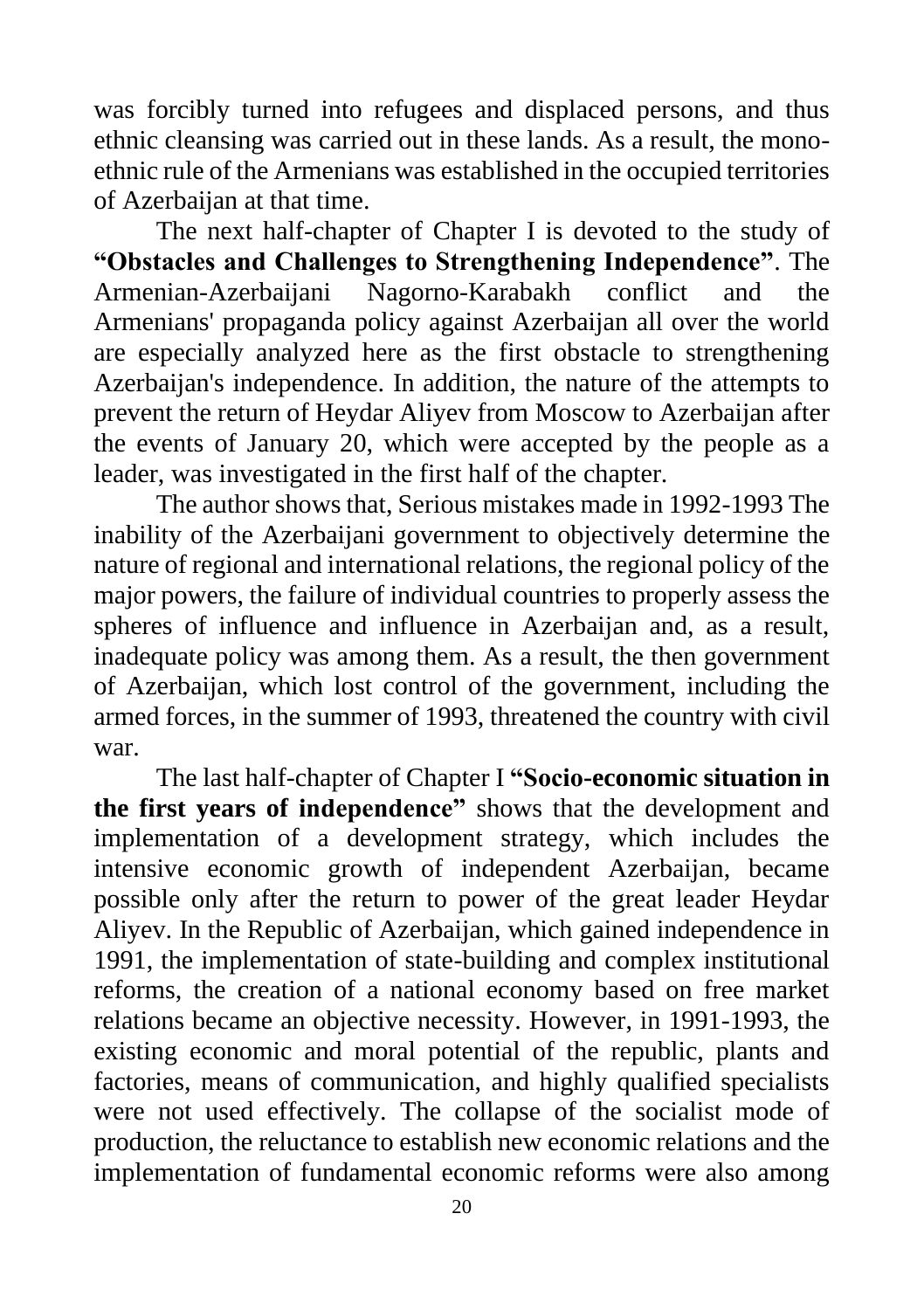the main causes of the economic crisis. The process of privatization and transition to a multi-sectoral economy, which is important for the emergence of economic democracy, has been very slow.

Generally, due to weak reforms and measures implemented in the first stage, all economic indicators were negative. In other words, the unsystematic economic reforms carried out in the early days, called the period of economic collapse, led to a number of negative trends. The situation in the country's political and socio-economic life, the moral depression and the intensification of foreign military aggression soon led to a national crisis in Azerbaijan.

Chapter II of the thesis **"Political stability and preservation of national statehood"** includes 4 half-chapters. The half-chapter of Chapter II **"National Salvation Movement"** shows that the events up to June 1993, the causes of the political crisis, and examines the coming to power of the Great Leader as a result of the national liberation movement.

It is noted that the socio-political processes in Azerbaijan in the first years of independence led the country to a crisis and the loss of independence. In 1992, the leadership of the ADR, which was losing ground in the country and internationally, was facing the loss of statehood and had to ask Heydar Aliyev for help to save the country from disaster. The planes sent to Nakhchivan on the instructions of Abulfaz Elchibey to get out of the situation were returned on June 7 and 8. Heydar Aliyev refused to come to Baku. However, H. Aliyev saw that the situation in Baku was very tense. Surat Huseynov's troops were already stationed near Baku. Therefore, on June 9, H. Aliyev arrived in Baku by A. Elchibey's plane.<sup>16</sup> The prominent son of Azerbaijan, the great patriot Heydar Aliyev proved by his actions that he was with the people in this difficult day. Returning to Baku, Heydar Aliyev had only one objective: not to repeat the events happened to the Republic of Azerbaijan, established at the beginning of the century, in the history of the newly independent Azerbaijan and to achieve civil solidarity.

<sup>16</sup> Əliyev, H.Ə. Qayıdış: 1990-1993 / H.Ə.Əliyev. – Bakı:Azərbaycan, – 1996. – 817 s., s.777.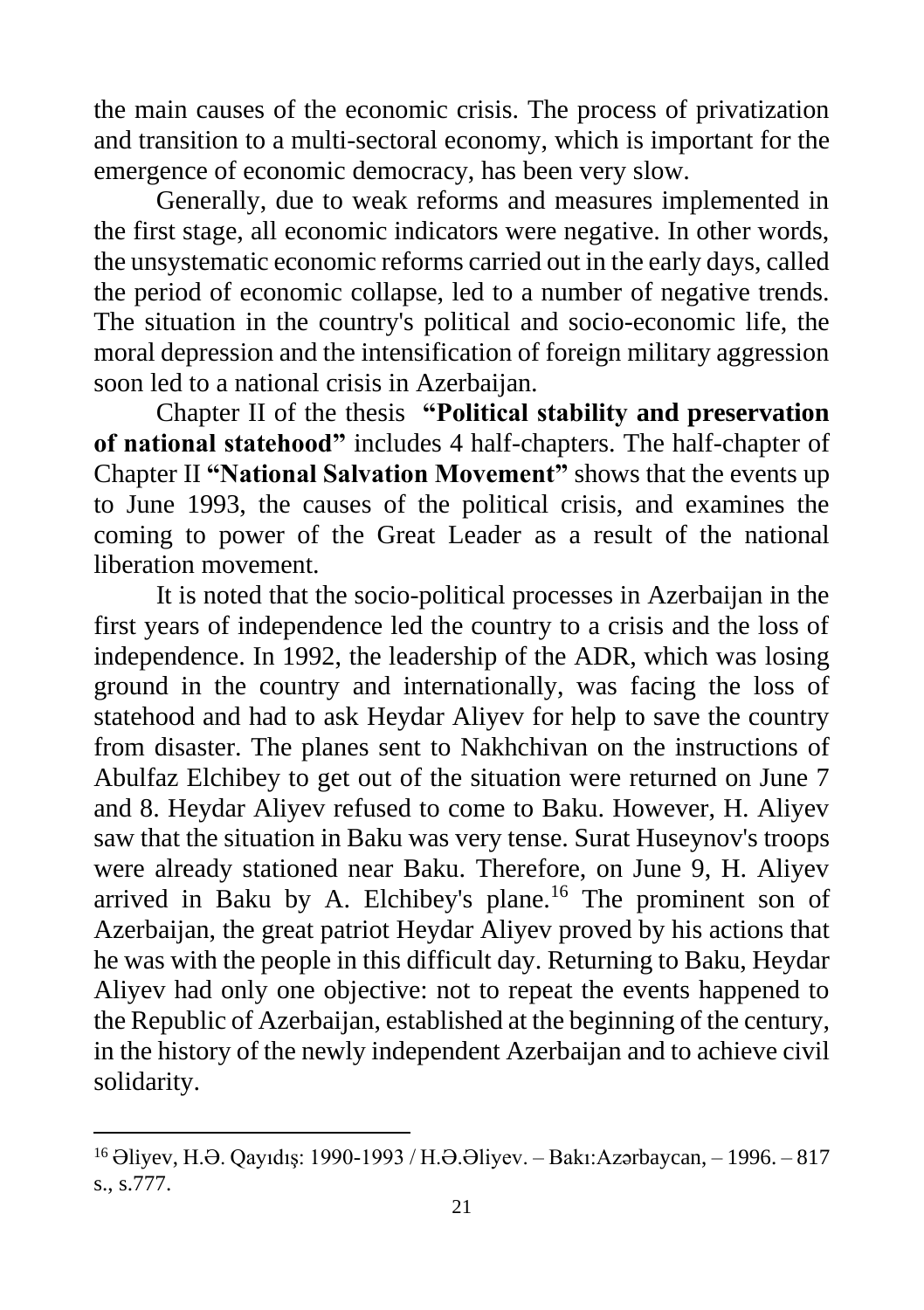Heydar Aliyev accepts the proposal of the Milli Majlis to end the civil war, and on June 15, at a meeting of the Supreme Soviet, he was elected Chairman of the Supreme Soviet by a large majority. June 15 is written in the history of Azerbaijan as "National Salvation Day". Against the background of the chaos in the country, National Leader Heydar Aliyev is coming to political power in Azerbaijan for the second time and is working hard in all areas to save Azerbaijan from the deep crisis.

The II half-chapter of II Chapter **"Obtaining of internal political stability**" shows that the people of Azerbaijan faced many obstacles after gaining state independence. The foreign aggression that began before the restoration of independence was intensifying. However, the people of Azerbaijan had to fight not only against foreign aggressors, but also against internal enemies who threatened the statehood.

The return of national leader Heydar Aliyev to power in mid-June 1993, above all, led to an end to the civil war and confrontation in the republic. However, despite the progress made in 1993-1994 to strengthen the statehood of Azerbaijan, forces emerged that sought to re-establish the path of armed political struggle. An undemocratic and violent way was chosen to come to power. Attempts to strike at the Azerbaijani statehood from behind occurred three times in 1993- 1995.<sup>17</sup> In each of these attempts, the socio-political situation in Azerbaiian, the destabilization, provocations against the state were on the verge of leading to civil war.

The author shows that, although former servicemen attempted to stage new coups in October 1994 and March 1995, these attempts were thwarted and further internal political stability was ensured in Azerbaijan, timely elimination of coup attempts increased the population's confidence in defending the national statehood in times of need.

The III half-chapter of II chapter **"Army building in Azerbaijan, prevention of Armenian aggression and the importance of achieving a temporary ceasefire in maintaining** 

<sup>&</sup>lt;sup>17</sup> Azərbaycan dövlətçiliyinə qəsd cəhdləri // Azərbaycan,  $-$  1995, 20 may.  $-$  s.4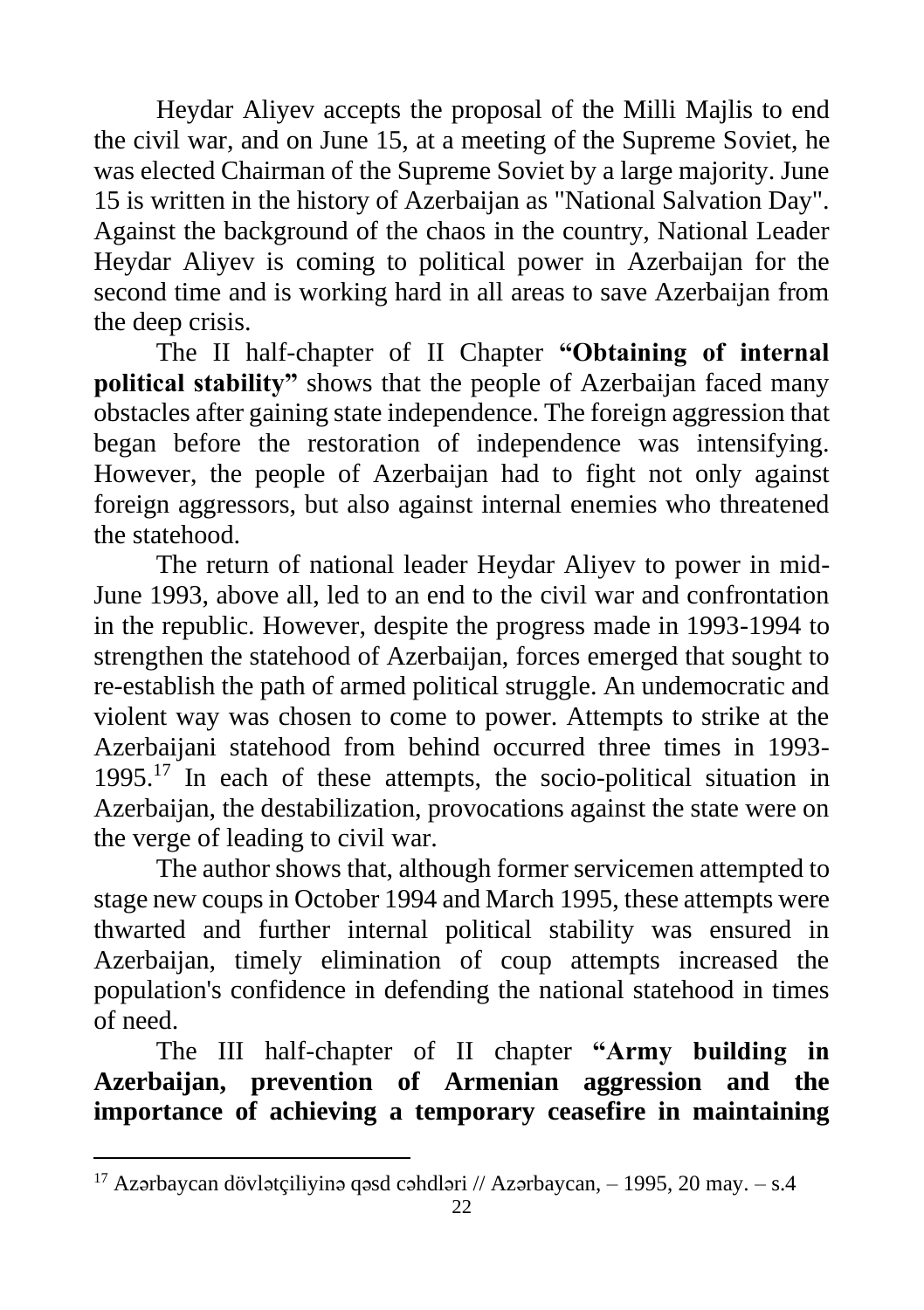**state independence"** shows that in the first years of independence, there was no army building in Azerbaijan, and the small military units were under the influence of various political groups. There was a shortage of weapons, ammunition, clothing and food, and corruption was rampant. Between 1991 and 1992, 30,000 soldiers left the army.<sup>18</sup> As a result, part of the ancient lands of Azerbaijan was occupied. After the national leader returned to power and was elected president, many problems related to army building were soon resolved, the Azerbaijani army began to repel Armenian attacks on the front and succeed.

President Heydar Aliyev, who was able to objectively assess the current situation and aim to bring his people out of the crisis, shifted the focus of the conflict to diplomacy. The success of Heydar Aliyev's diplomacy, the change in the situation in the frontline in favor of Azerbaijan, showed the futility of attempts to resolve the conflict by force. The ceasefire agreement made between Azerbaijan and Armenia on May 12, 1994 paved the way for the cessation of military operations lasting more than 5 years, the implementation of national development programs in all areas and the transformation of Azerbaijan into an attractive country for foreign investment.

For almost 30 years, negotiations have been underway within the OSCE Minsk Group to resolve this conflict. However, with the coming to power of N. Pashniya in Armenia on May 8, 2018, the unconstructive position of the Armenian government intensified and his ineffective negotiation process lost its meaning and ended with his statement that "Karabakh is Armenia and the point". In response to his words, President of the Republic of Azerbaijan, Supreme Commander-in-Chief Ilham Aliyev said at a conference in Valday, "Karabakh is Azerbaijan and an exclamation mark!" He turned these words into the slogan of Azerbaijan's struggle for justice.

In response to the next provocations of Armenia, by order of the Supreme Commander-in-Chief Ilham Aliyev, counter-offensive operations began on September 27, 2020, and Azerbaijan returned its lands with a historic victory in the Second Karabakh War. The 44-day

<sup>18</sup> Əliyev, H.Ə. Müstəqillik yollarında. / H.Ə.Əliyev. – Bakı: Azərbaycan, – 1997. – 131 s.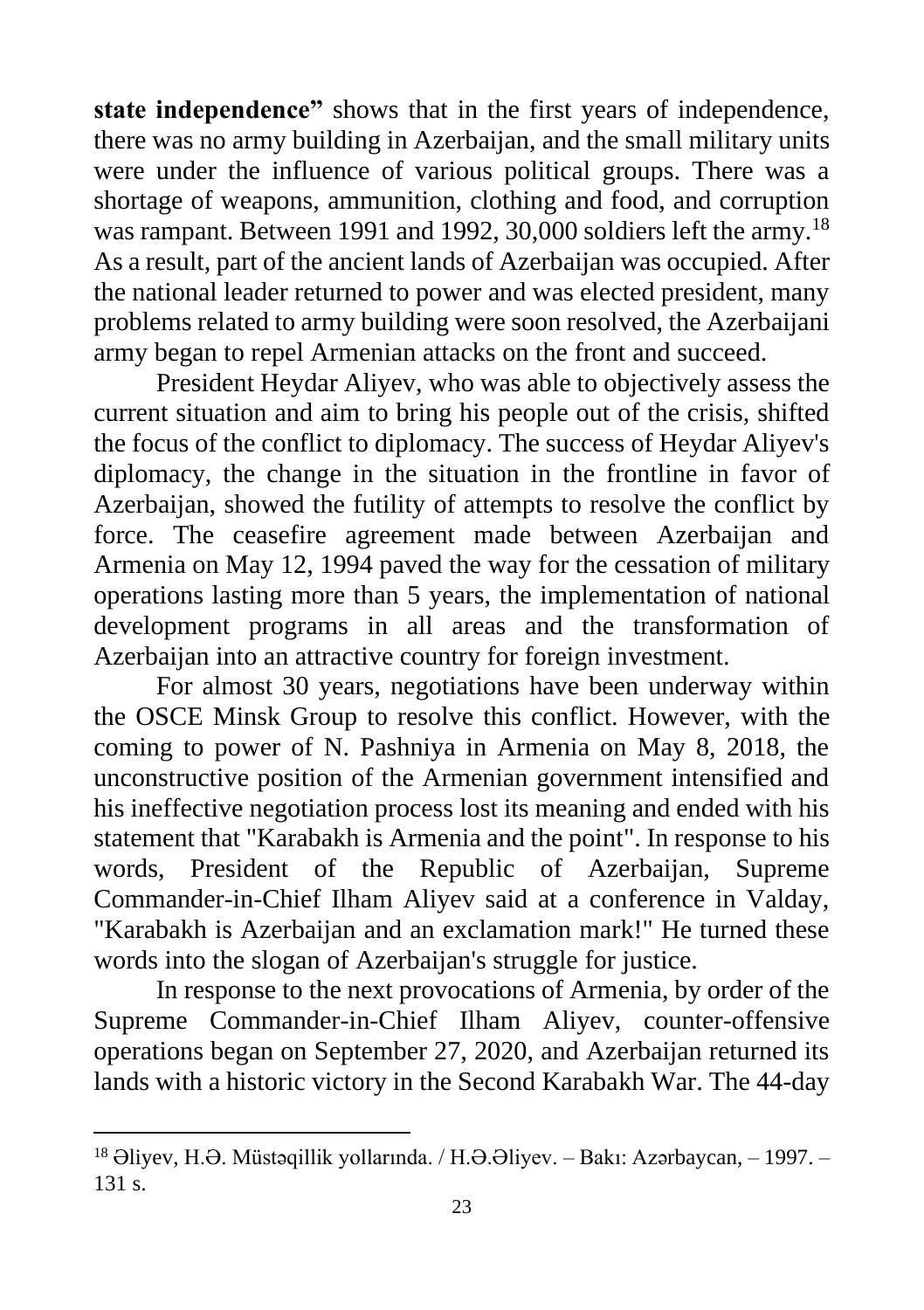war ended with the signing of a tripartite Declaration by the Presidents of Azerbaijan, Armenia and Russia on November 10, 2020, and Azerbaijan restored its internationally recognized borders.

The last half-chapter of Chapter II **"Policy for the formation of economic stability in 1993-1995"** shows that since the national leader Heydar Aliyev returned to power, independent Azerbaijan inevitably survived the collapse, and serious changes took place in the direction of laying the national foundation of statehood. The recession in the economy was halted after the second half of 1993, which ensured socio-political stability through a sustainable and purposeful policy, prevented processing delays and other measures, and laid the foundation for a fundamentally new stage in Azerbaijan's economic development.

The implementation of the development strategy, authored by the great leader of the Azerbaijani people Heydar Aliyev, began with the "Contract of the Century" signed on September 20, 1994<sup>19</sup>. The mutually successful partnership between Azerbaijan and foreign companies, which began with the Contract of the Century, has led to the emergence of new conceptual ideas, including the Shah Deniz-2, TANAP and TAP projects with great potential.

The results of the socio-economic policy pursued in Azerbaijan since the mid-1990s show that the measures taken for macroeconomic stability, both in terms of scale and time, are bearing fruit. The stabilization of the country's economy since the middle of 1995 and the upward trend since 1996 have been expanding to cover various spheres of the country's life.

The last chapter of the **"Strengthening the state independence of the Republic of Azerbaijan (1995-2003)"** consists of 2 halfchapters. In the I half-chapter of this chapter **"Successes in Socio-Political Life and Civil Society Building"** is about that the preservation and rise of Azerbaijan's state independence required the development and implementation of an appropriate national statehood strategy. This factor, which is a fateful issue of the existence of any

<sup>19</sup> Əliyev, İ.H. Azərbaycan nefti dünya siyasətində / İ.H.Əliyev. – Ваkı: Azərbaycan, – 1997. – 263 s., s.84.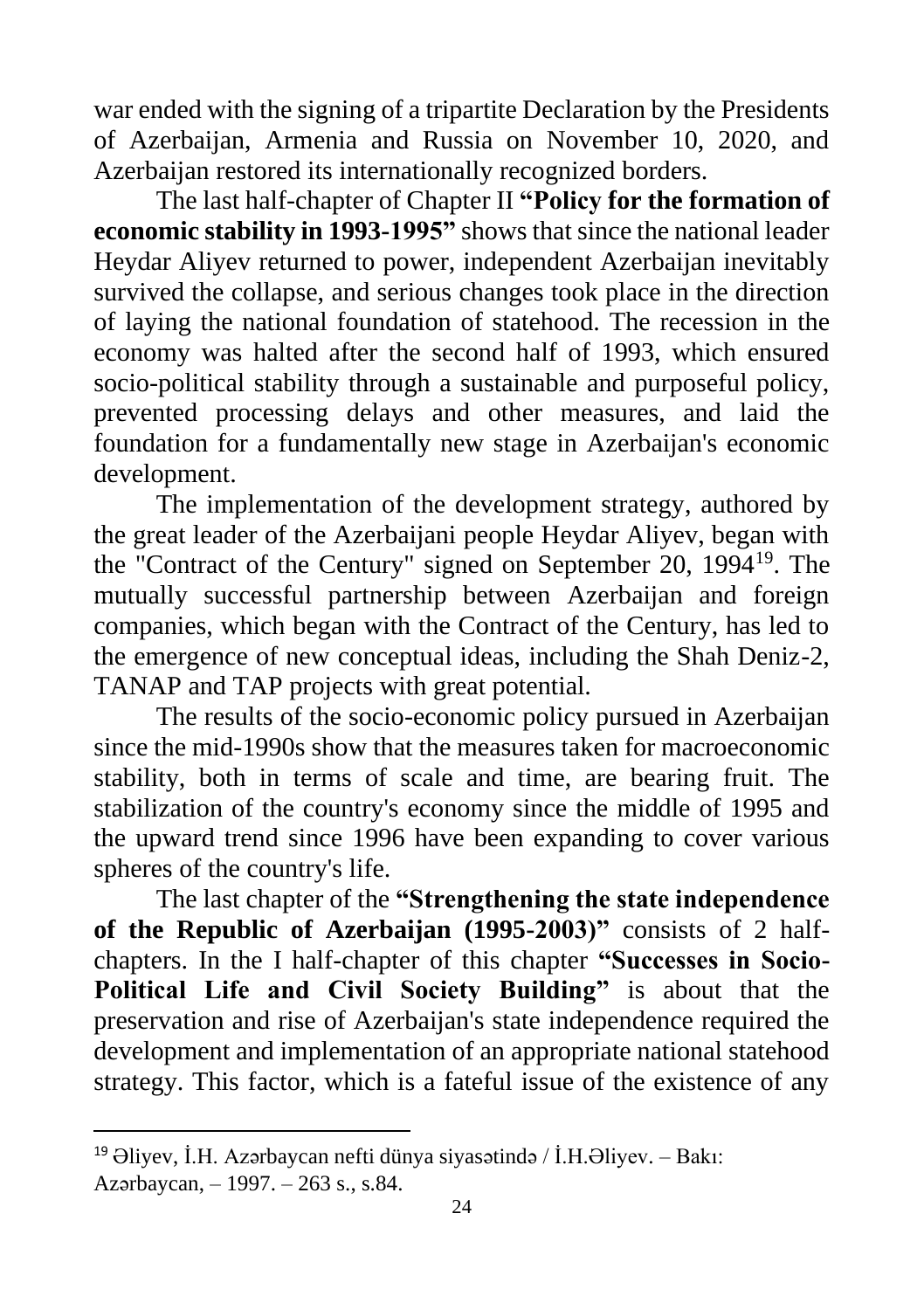state, was primarily related to the establishment of socio-political stability in the country. Socio-political stability was an important condition both for strengthening the independence of the state and ensuring the free life of every citizen.

National leader Heydar Aliyev believed that the national development strategy could not be realized without socio-political stability. Therefore, after the establishment of socio-political stability in Azerbaijan, the first Constitution of our independent republic was adopted in 1995 by Heydar Aliyev.<sup>20</sup>

Thus, with the return of national leader Heydar Aliyev to power in 1993, the construction of civil society in Azerbaijan began, the necessary conditions were created for the formation and development of all civil society institutions and the regulatory framework was developed. Today, as in all areas, his worthy successor, President Ilham Aliyev, successfully continues his work in this area.

In the last chapter of thesis Chapter III **"Social and economic strengthening of state independence"** the author shows that one of the main tasks to be solved in strengthening the state independence in Azerbaijan, and perhaps the most important, was the socio-economic factor. It is impossible to fully strengthen the country's independence without ensuring its socio-economic security. After returning to power, the great leader, along with ensuring political stability in the country, began to take vital measures to revive and develop its economy. It was possible to get the country out of the severe economic crisis only by implementing a fundamental reform program. The socio-economic policy developed under the direct leadership of the national leader began to bear positive results since 1995.

On the basis of radical reforms carried out by Heydar Aliyev, the Azerbaijani economy was reorganized, the country was transformed into a new economic system, the geopolitical and geoeconomic position was strengthened, positive features were selected from the existing models of economic management in the

<sup>20</sup> Azərbaycan Respublikasının Konstitusiyası. Azərbaycan Respublikasının Konstitusiyası // 12 noyabr 1995-ci ildə qəbul edilmişdir (2016-cı il sentyabrın 26 sı tarixdə olan dəyişiklik və əlavələr). – Bakı: Qanun, – 2016, – 48 s.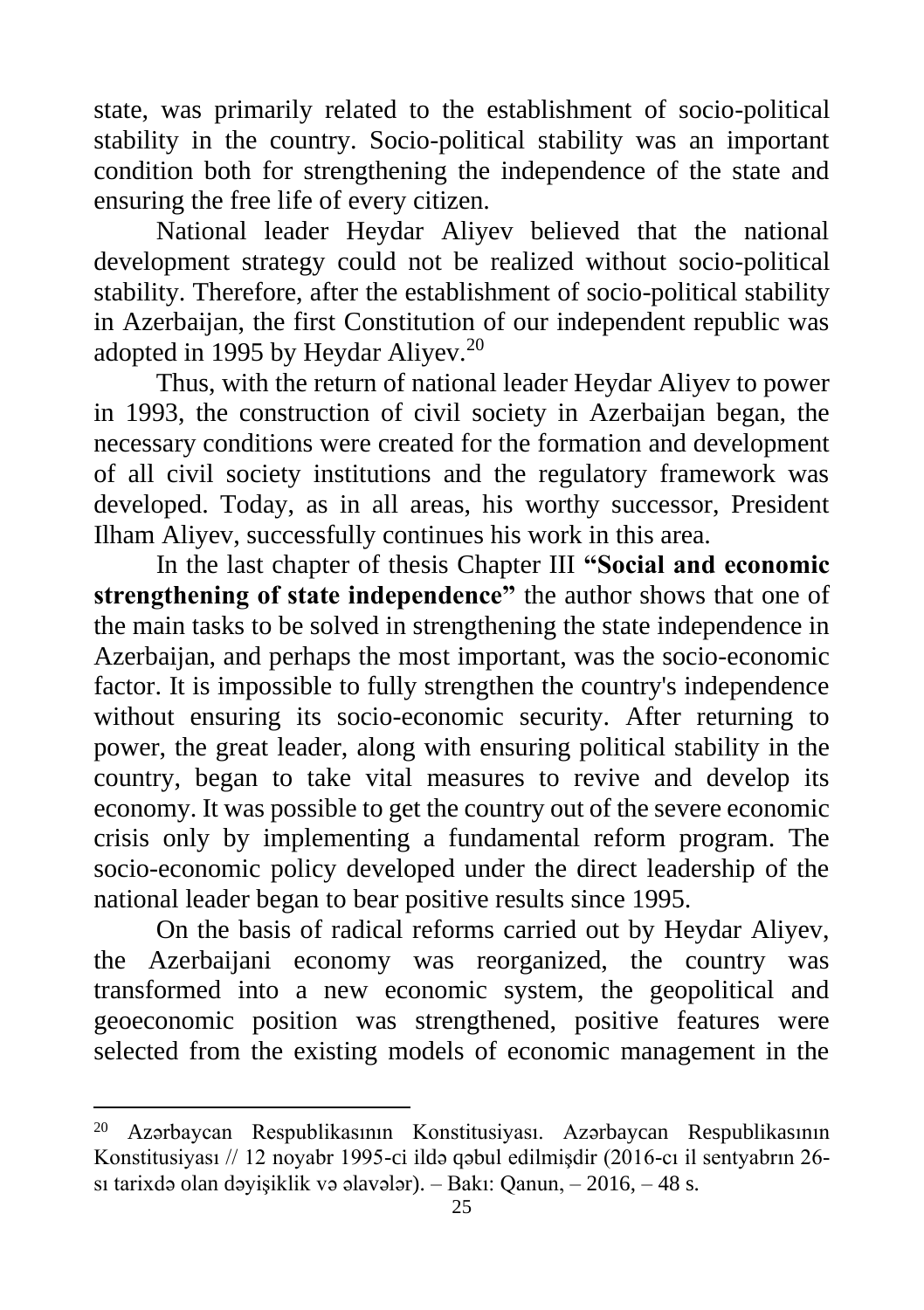world and based on them, the development of all sectors of the economy was achieved. As a result, a sustainable national economic development model was formed under Heydar Aliyev.

In the "**Conclusions"** section the thesis is summed up, the main conclusions are summarized, the author's recommendations are given.

Based on the research and analysis conducted during the thesis, it was concluded that the following measures and reforms taken during 1993-2003 played a special role in the restoration and sustainability of the independence of the Republic of Azerbaijan:

1. Measures have been taken to achieve internal stability;

2. Restoration of economic security: the crisis was ended in 1993-1995, economic stability was achieved, progress was observed in all directions since 1995, agrarian reforms were implemented, the process of integration of the AR economy into the world economy began with the implementation of the oil strategy. was given, and etc.;

3. Breaking the information blockade created around Azerbaijan and conveying the truth about our country to the world community;

4. Measures were taken to achieve a ceasefire, army building was carried out, a single, new Azerbaijani army was organized;

5. Measures were taken to restore energy security;

6. The establishment of a democratic, secular, legal state, civil society began, the Constitution was adopted, the first independent parliament for free and equal elections was established, etc.;

7. Interstate economic, cultural and political relations of the Republic of Azerbaijan with the countries of the world were established;

8. Measures were taken to optimize the social and material situation of the people;

9. The market economy mechanism was established in the Republic of Azerbaijan, the economy of the Republic of Azerbaijan was represented in the world market;

10. Interstate oil and gas pipelines have been operated;

11. Special measures have been taken to convey the truth of the Republic of Azerbaijan to the world community and create a positive image of the Republic of Azerbaijan, concrete work has been done to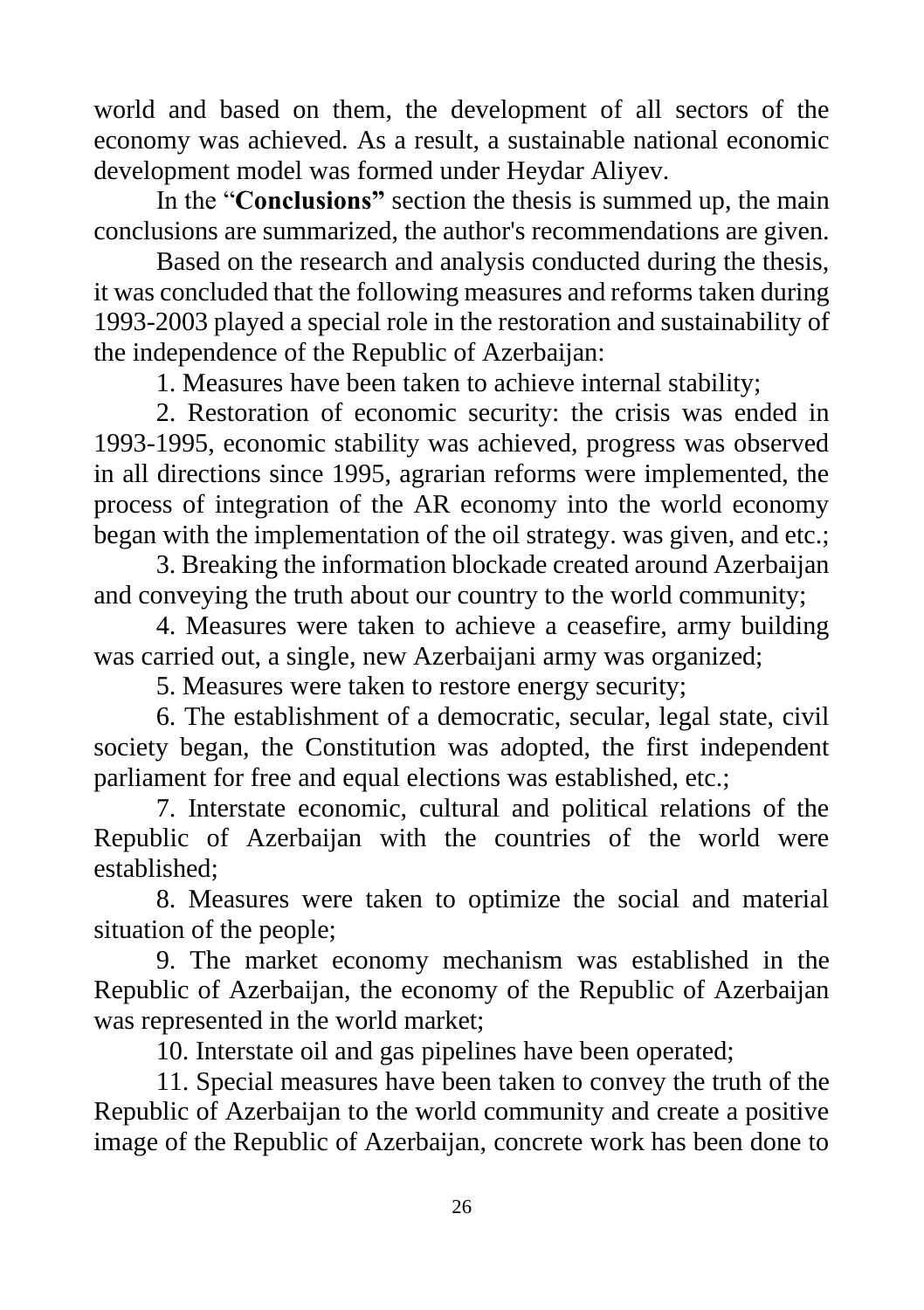convince the world that the Armenians have seized our native lands by aggression;

12. In accordance with the principle of social justice, the unity of the Azerbaijani people with the state, the people have confidence in the state and the policy pursued by its leader;

13. Reforms have been implemented in the political, administrative, economic and management sectors based on national characteristics, benefiting from the experience of DDCs;

14. Thanks to the foresight and diplomatic skills of the great leader Heydar Aliyev, the "oil strategy" was realized through oil contracts signed with foreign oil companies for the joint exploitation of oil fields in the Caspian Sea in Azerbaijan;

15. AR-in istehsal imkanları üzrə təbii resurslardan dolğun şəkildə, səmərəli istifadə olunması metodu ilə iqtisadi və sosial tərəqqi baş tutdu;

16. In the process of establishing socio-political stability in the country, reforms in the field of political, socio-economic and state building have been successfully implemented;

17. New forms of ownership were established;

18. Special measures were taken to develop domestic culture, taking advantage of the rich cultural heritage of mankind;

19. It was possible to reorganize the history, literature, language, art, education that serve the progress of our national culture;

20. Establishment of civil society, on the basis of the ideology of "Azerbaijanism", our people united around the state and the head of state, and etc.

In general, the multifaceted measures and reforms implemented during the rule of national leader Heydar Aliyev in 1993-2003 prove once again that Azerbaijan's independence is eternal. The successful implementation of the ideas of the great leader Heydar Aliyev ensured the creation of an effective social protection system based on modern technologies and innovative management, the modernization of the socio-economic life of a free Azerbaijan in all directions. This system, which serves the social welfare of our people and guarantees reliable social protection of the population in the context of the global financial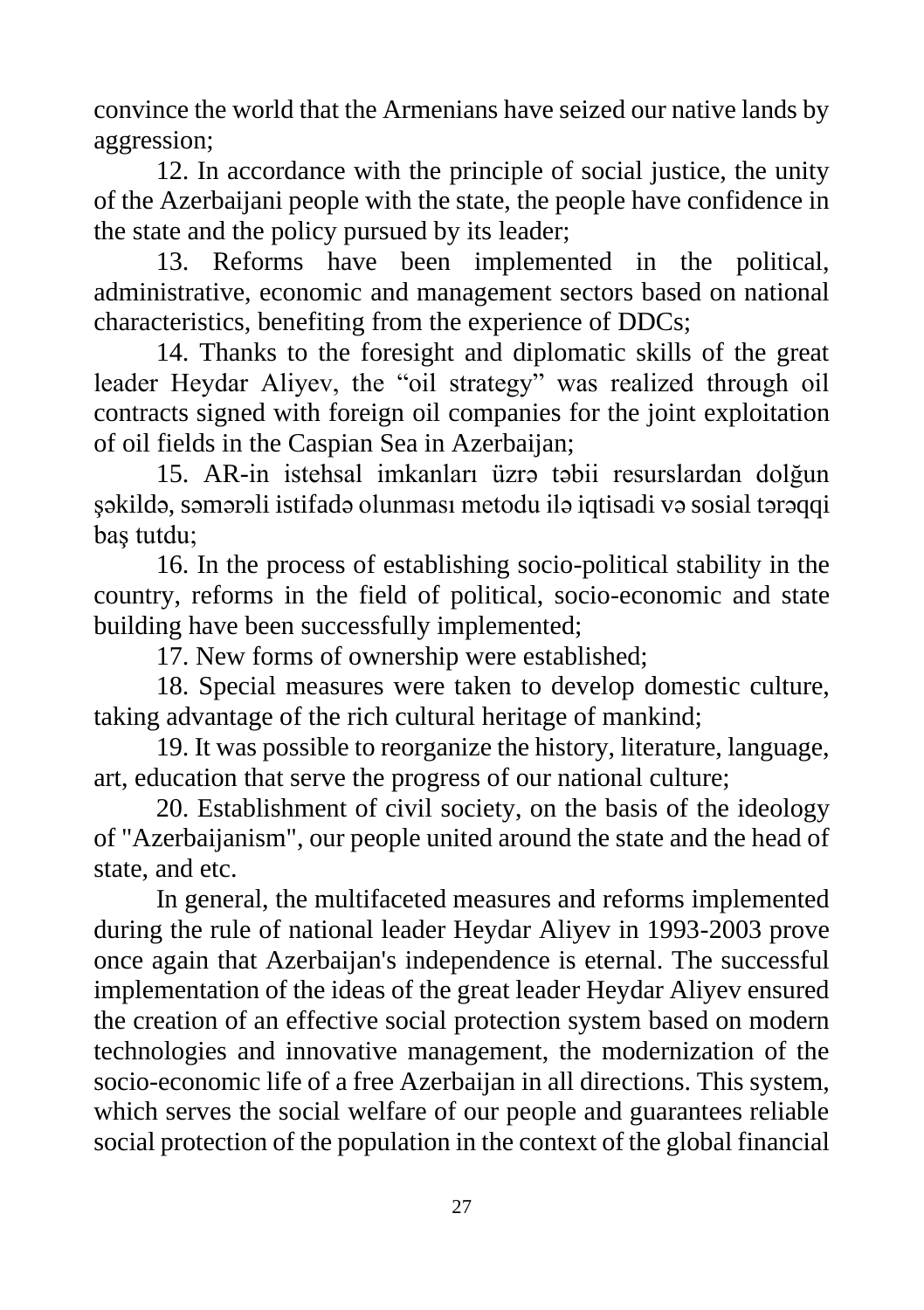and economic crisis, is a bright manifestation of the timely and detailed implementation of its broad development policy.

### **The main content of the dissertation is reflected in the following works published by the author:**

- 1. 1988-1991-ci illərdə Azərbaycanda ictimai-siyasi vəziyyət // Bakı: Bakı Universitetinin Xəbərləri, Humanitar elmlər seriyası,  $-2015.$   $\text{Ne } 4, -\text{s}$ , 196-203.
- 2. Ermənistanın təcavüzkarlıq siyasəti davam edir // -Gəncə: Elmi Xəbərlər, – 2016. №1, – s.251-256.
- 3. Müstəqillik dövründə ordu quruculuğu // -Bakı: Tarix və onun problemləri, – 2016. №4, – s.233-238.
- 4. Milli Qurtuluş hərəkatı // Doktorantların və gənc tədqiqatçıların XX Respublika elmi konfransı, – Bakı, –2016, – s.122-125.
- 5. Ümummili lider Heydər Əliyevin müstəqilliyin qorunub saxlanılması və möhkəmləndirilməsində rolu // Gənc tədqiqatçıların IV beynəlxalq elmi konfransı, – Bakı, – 2016, – s.1699-1701.
- 6. Dövlət müstəqilliyinin sosial-iqtisadi cəhətdən möhkəmləndirilməsində Ulu Öndər Heydər Əliyevin töhfəsi // – Bakı: Geostrategiya, – 2018. №6, – s.32-37.
- 7. Ulu Öndər Heydər Əliyevin milli dövlətçiliyin qorunub saxlanılması uğrunda mübarizə tədbirləri // – Lənkəran: Elmi xəbərlər, – 2018. №2, – s.127-132.
- 8. Вопрос территориальной целостности во внешней политике Азербайджанской Республики // – Киев: Гилея, –2018. №8, – s.131-134.
- 9. Создание армии в период независимости // -Тбилиси: Антология, – 2018. №7, – s.397-402.
- 10. Azərbaycan Respublikasında Vətəndaş Cəmiyyəti quruculuğu // – Bakı: Odlar Yurdu Universitetinin elmi və pedaqoji xəbərləri,  $-2019.$  № 51,  $-$  s.244-251.
- 11. The Fight for political stability and preservation of national statehood in Azerbaijan // – İzmir: Journal of Modern Turkish History Studies, – 2019. № 1, – s.329-343.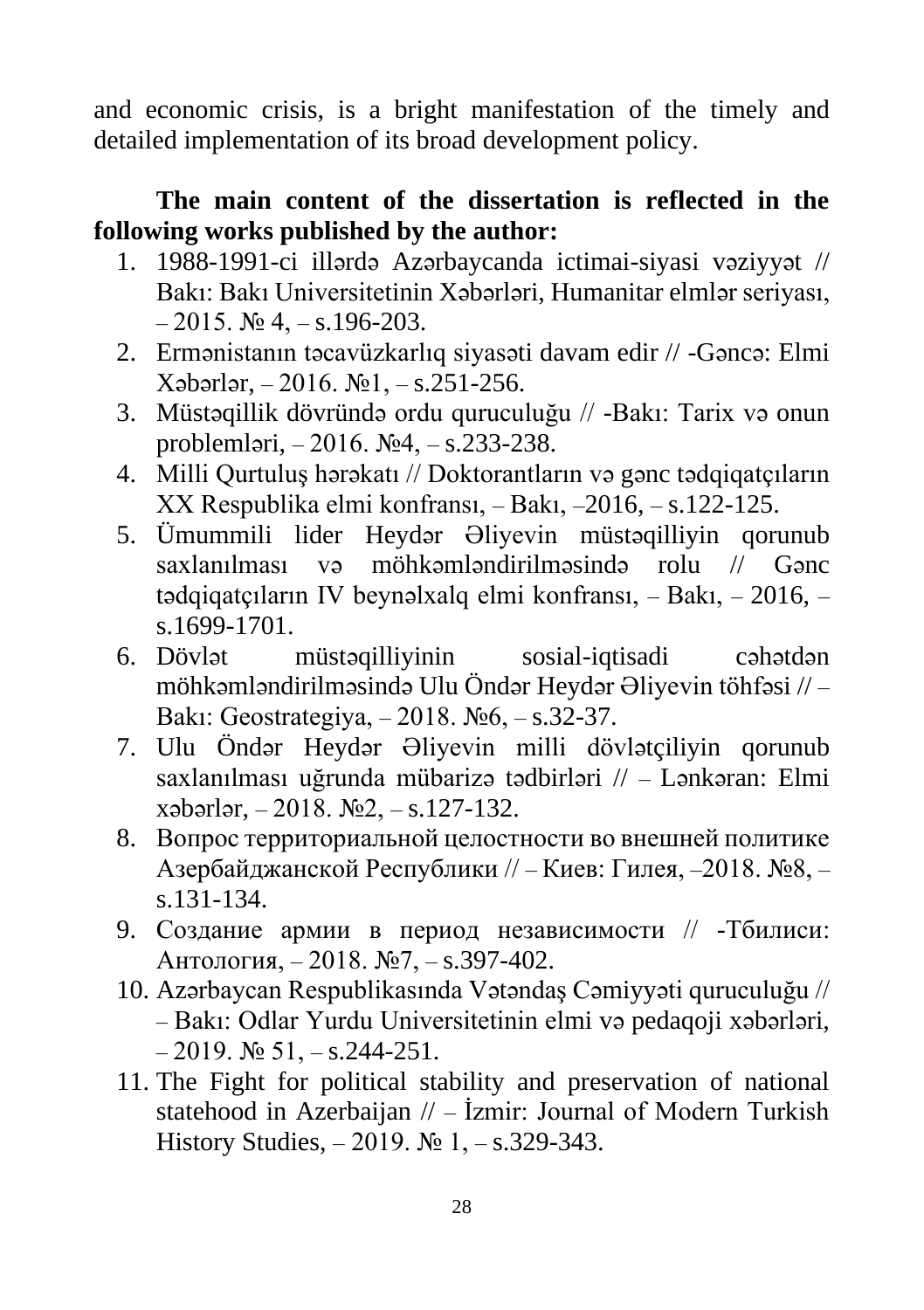12. New Stage in Oil Strategy of Azerbaijan: Agreement of the Century // –Liverpool: Abstracts of VI İnternational Scientific and Practical Conference Liverpool, – 2020, – s.125-130.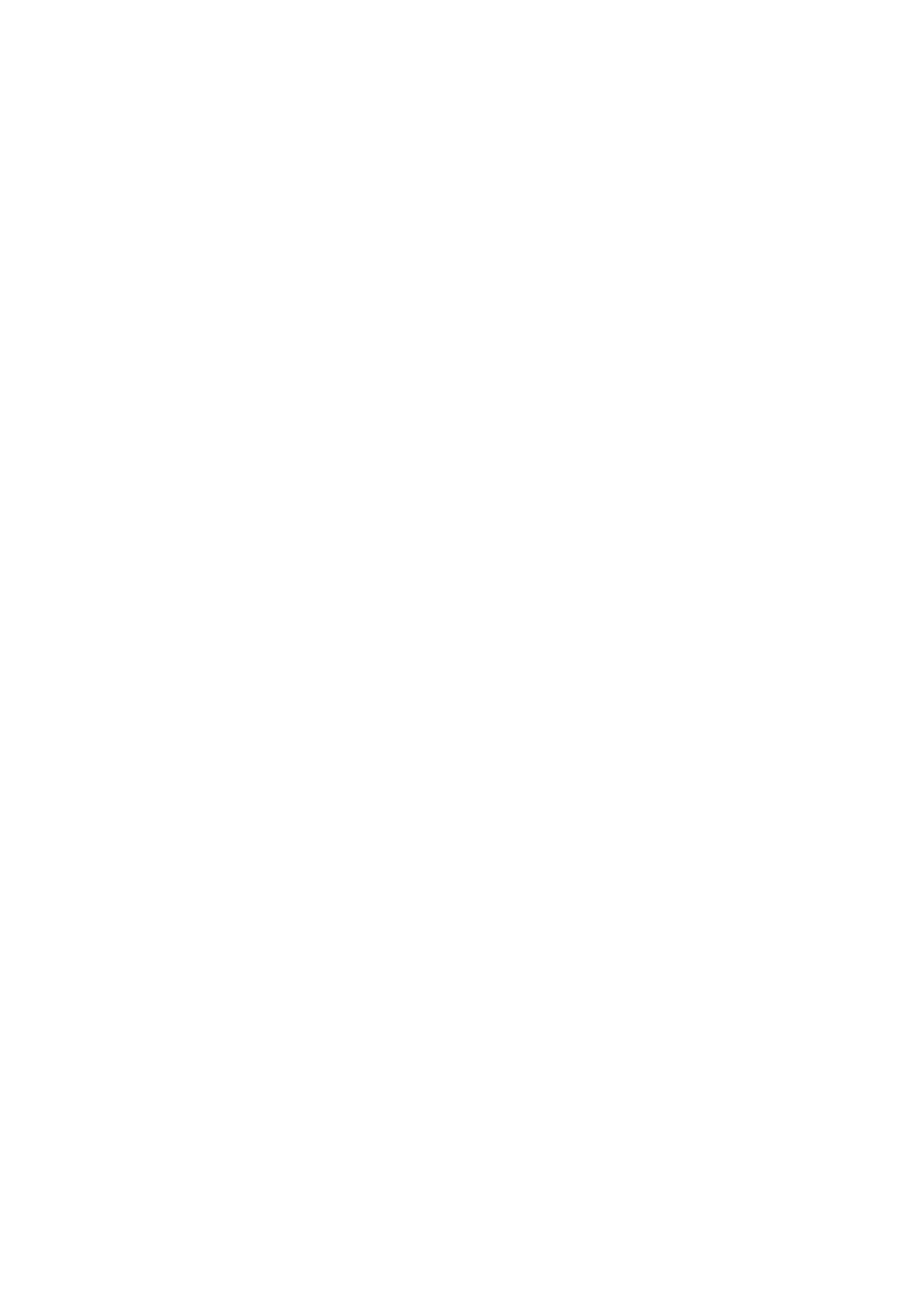Thesis will be defended on **May 31, 2022**, at 14:00 in the meeting of Dissertation Board No. ED 2.20 operating under Baku State University.

Address: AZ 1148, 33, Academician Zahid Khalilov str., Baku

The thesis is available in library of Baku State University.

The thesis and soft copy are placed in on the official website of Baku State University.

The abstract was sent to appropriate bodies on **April 29, 2022.**